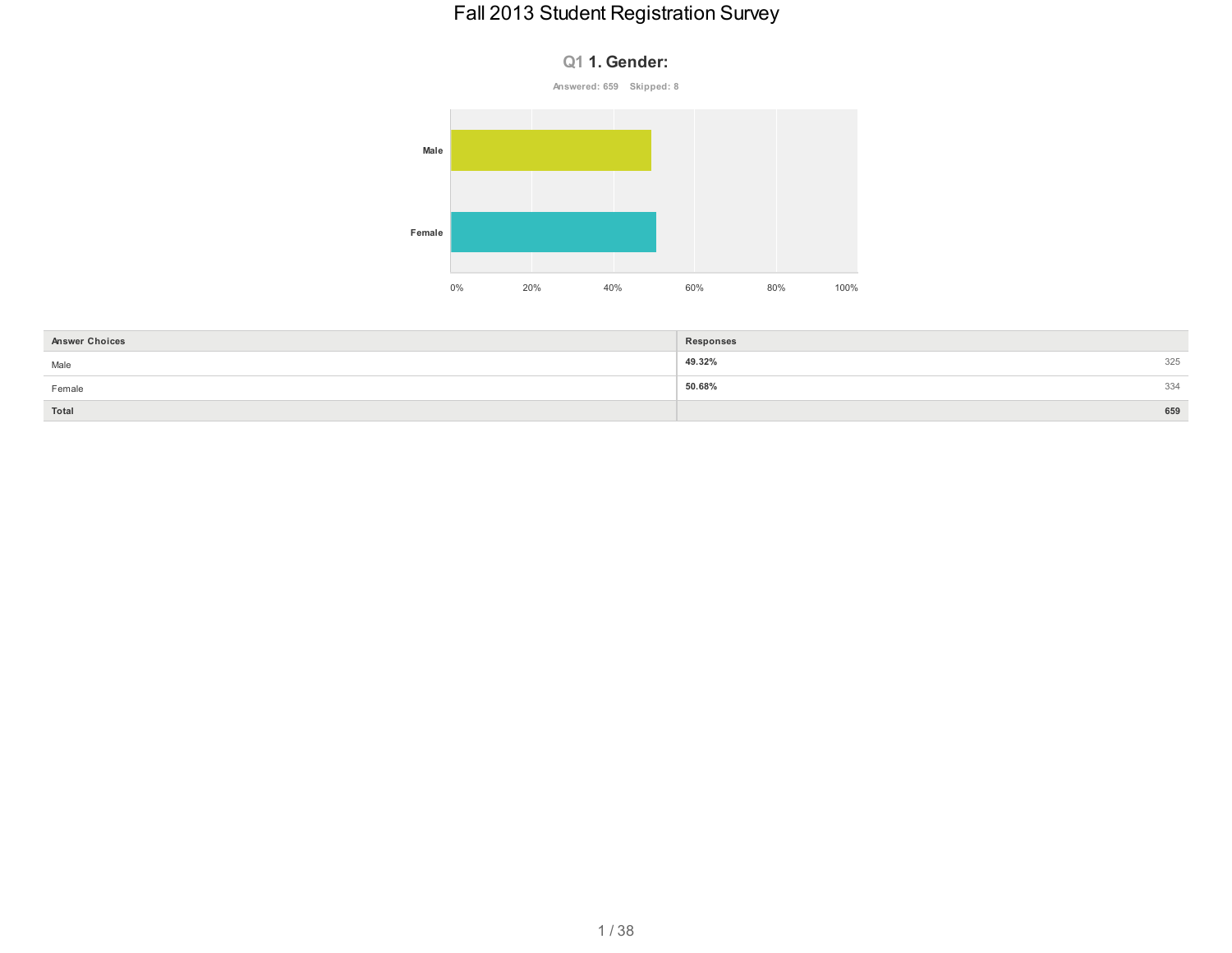#### **Q2 2. The campus I am / will be attending is:**



| <b>Answer Choices</b> | Responses     |
|-----------------------|---------------|
| National Campus       | 179<br>27.50% |
| Chuuk Campus          | 79<br>12.14%  |
| Kosrae Campus         | 9.83%<br>64   |
| Pohnpei Campus        | 210<br>32.26% |
| Yap Campus            | 118<br>18.13% |
| FSM FMI Campus        | 0.15%         |
| Total                 | 651           |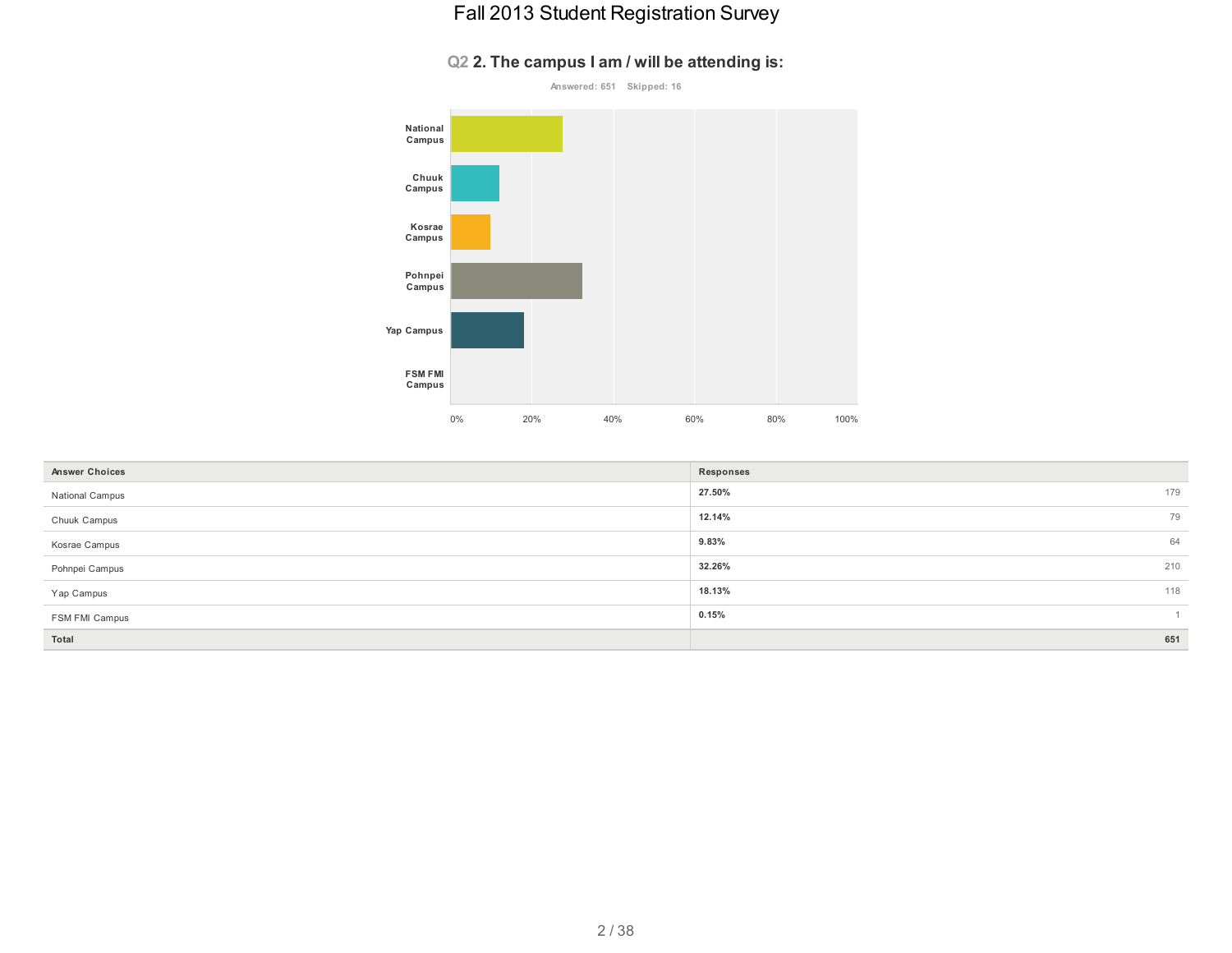**Q3 3. Classification:**

# **Answered: 625 Skipped: 42 Freshmen Sophomore 3rd Year Student 4th Year Student** 0% 20% 40% 60% 80% 100%

| <b>Answer Choices</b> | Responses |     |
|-----------------------|-----------|-----|
| Freshmen              | 66.56%    | 416 |
| Sophomore             | 28.32%    | 177 |
| 3rd Year Student      | 3.68%     | 23  |
| 4th Year Student      | 1.44%     | 9   |
| Total                 |           | 625 |

#### 3 / 38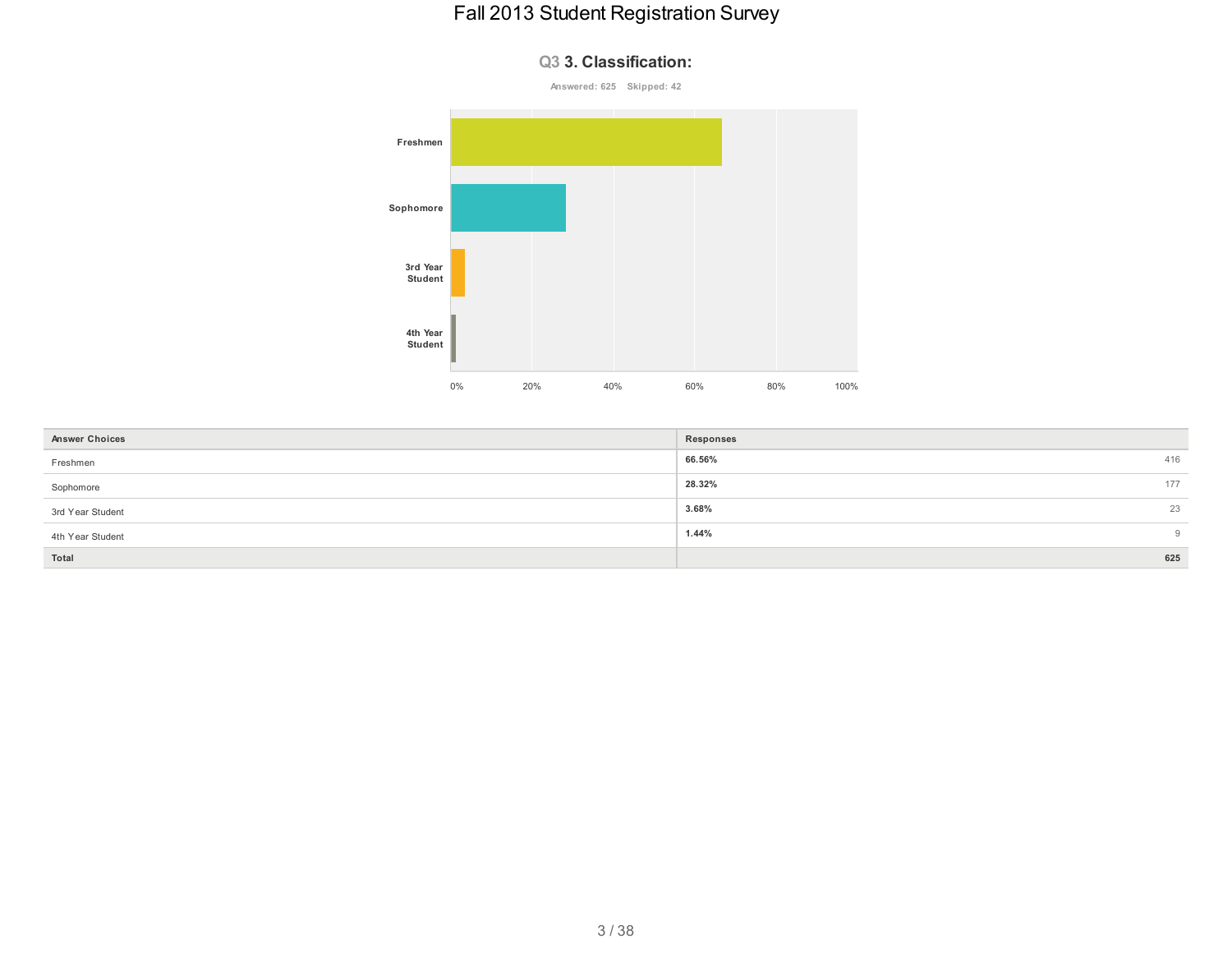

| Q4 4. Registration Status: |  |  |
|----------------------------|--|--|
|----------------------------|--|--|

| <b>Answer Choices</b> | Responses     |
|-----------------------|---------------|
| New                   | 55.00%<br>363 |
| Continuing            | 37.12%<br>245 |
| <b>Transfer</b>       | 0.15%         |
| Returning             | 7.73%<br>51   |
| Total                 | 660           |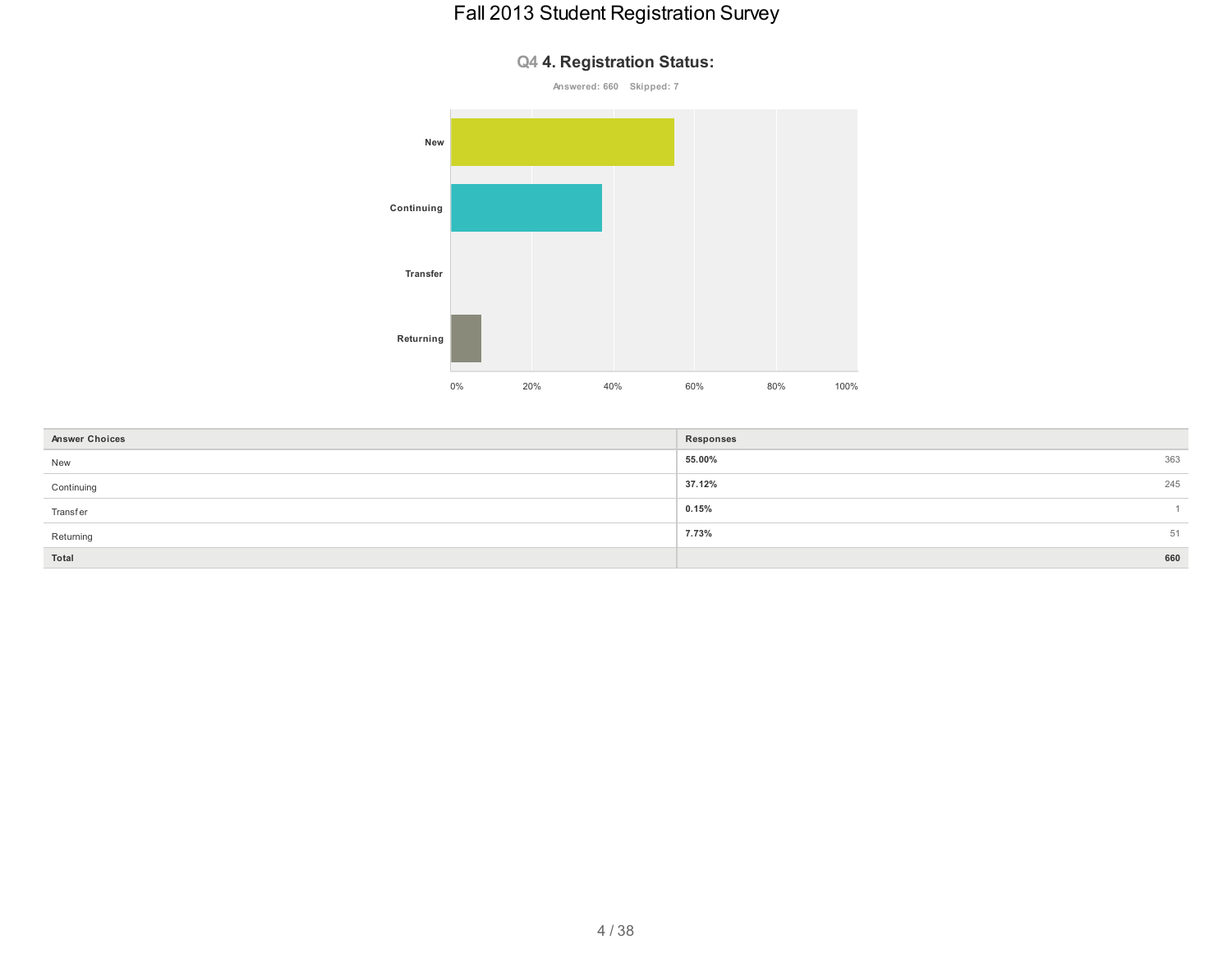#### **Q5 5. Please indicate your major / program below:**

**Answered: 550 Skipped: 117**

| $\#$            | Responses                         | Date              |
|-----------------|-----------------------------------|-------------------|
| $\overline{1}$  | business                          | 9/18/2013 3:08 PM |
| $\overline{2}$  | AA in Pre-Teacher Preparation     | 9/18/2013 3:05 PM |
| $\mathbf{3}$    | AA in Micronesian Studies         | 9/18/2013 3:04 PM |
| $\overline{4}$  | AS in Computer Information System | 9/18/2013 3:04 PM |
| $5\phantom{.0}$ | Not Indicated                     | 9/18/2013 3:03 PM |
| 6               | AS in Computer Information System | 9/18/2013 3:02 PM |
| $\overline{7}$  | AA in Liberal Arts                | 9/18/2013 3:02 PM |
| 8               | AS in Marine Science              | 9/18/2013 3:01 PM |
| $9\,$           | Elementary Education              | 9/18/2013 3:00 PM |
| 10              | AA in Liberal Arts                | 9/18/2013 3:00 PM |
| 11              | Not Indicated                     | 9/18/2013 2:59 PM |
| 12              | Not Indicated                     | 9/18/2013 2:59 PM |
| 13              | TYC in Teacher Preparation        | 9/18/2013 2:58 PM |
| 14              | AA in Liberal Arts                | 9/18/2013 2:57 PM |
| 15              | Agriculture                       | 9/18/2013 2:56 PM |
| 16              | AS in Computer Information System | 9/18/2013 2:56 PM |
| 17              | Agriculture                       | 9/18/2013 2:55 PM |
| 18              | AA in HCOP                        | 9/18/2013 2:54 PM |
| 19              | AA in Liberal Arts                | 9/18/2013 2:54 PM |
| 20              | AS in Computer Information System | 9/18/2013 2:53 PM |
| 21              | AA in Liberal Arts                | 9/18/2013 2:52 PM |
| 22              | AA in HCOP                        | 9/18/2013 2:51 PM |
| 23              | AA in HCOP                        | 9/18/2013 2:49 PM |
| 24              | Agriculture                       | 9/18/2013 2:48 PM |
| 25              | AA in Liberal Arts                | 9/18/2013 2:41 PM |
| 26              | AA in Pre-Teacher Preparation     | 9/18/2013 2:39 PM |
| 27              | AA in Liberal Arts                | 9/18/2013 2:39 PM |
| 28              | Elementary Education              | 9/18/2013 2:38 PM |
| 29              | AA in HCOP                        | 9/18/2013 2:37 PM |
| 30              | AA in Pre-Teacher Preparation     | 9/18/2013 2:37 PM |
| 31              | AS in Computer Information System | 9/18/2013 2:09 PM |
| 32              | AA in Liberal Arts                | 9/18/2013 1:45 PM |
| 33              | AA in Liberal Arts                | 9/18/2013 1:44 PM |
| 34              | AA in Liberal Arts                | 9/18/2013 1:44 PM |
| 35              | Not Indicated                     | 9/18/2013 1:43 PM |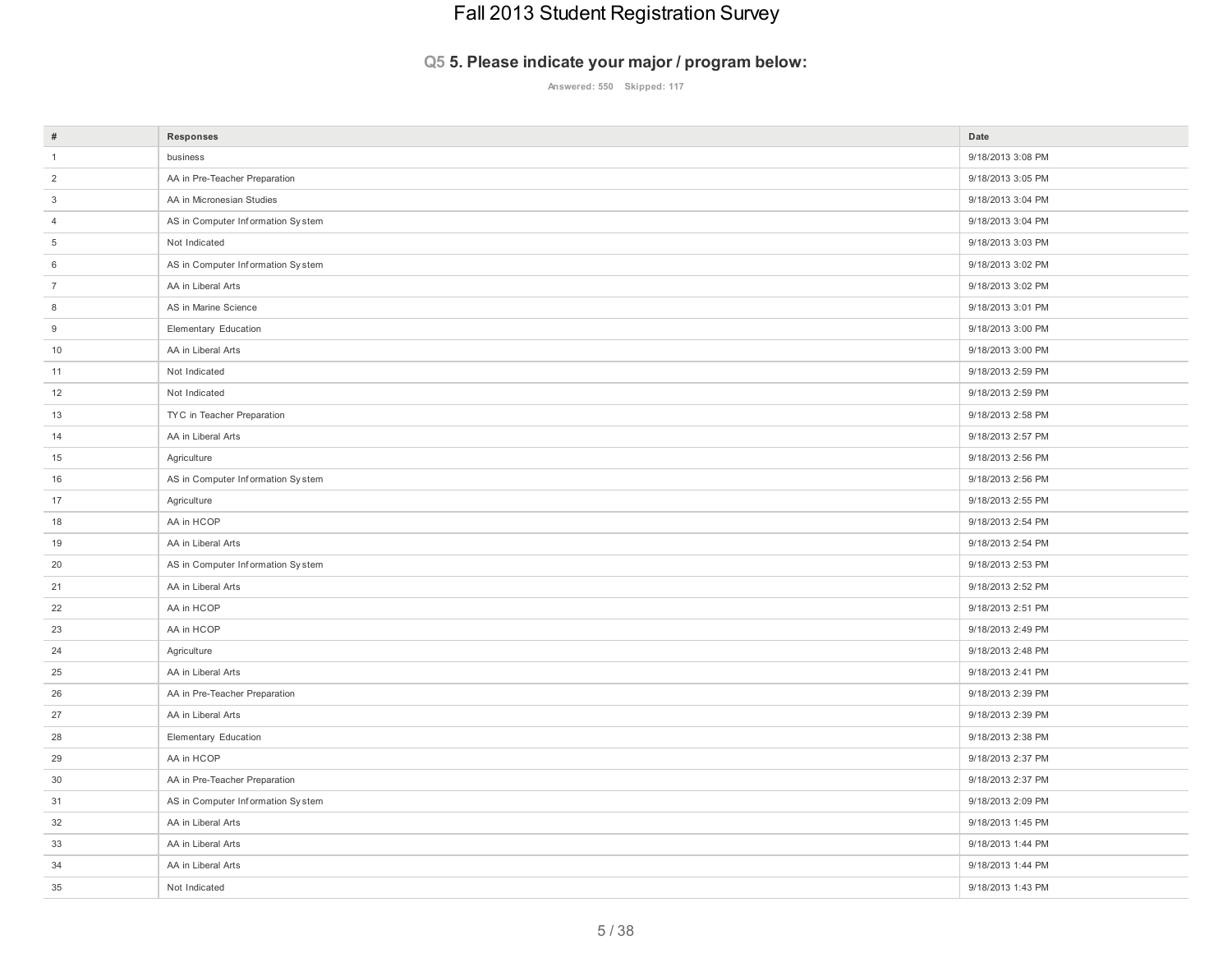| 36 | AA in Micronesian Studies     | 9/18/2013 1:42 PM  |
|----|-------------------------------|--------------------|
| 37 | Agriculture                   | 9/18/2013 1:41 PM  |
| 38 | Agriculture                   | 9/18/2013 1:38 PM  |
| 39 | AS in Business Administration | 9/18/2013 11:52 AM |
| 40 | Not Indicated                 | 9/18/2013 11:51 AM |
| 41 | Not Indicated                 | 9/18/2013 11:50 AM |
| 42 | AA in HCOP                    | 9/18/2013 11:49 AM |
| 43 | AS in Marine Science          | 9/18/2013 11:49 AM |
| 44 | AA in Liberal Arts            | 9/18/2013 11:40 AM |
| 45 | TYC in Public Health          | 9/18/2013 11:39 AM |
| 46 | AA in Liberal Arts            | 9/18/2013 11:38 AM |
| 47 | Elementary Education          | 9/18/2013 11:35 AM |
| 48 | Elementary Education          | 9/18/2013 11:04 AM |
| 49 | Not Indicated                 | 9/18/2013 10:33 AM |
| 50 | AA in Pre-Teacher Preparation | 9/18/2013 10:30 AM |
| 51 | Not Indicated                 | 9/18/2013 10:30 AM |
| 52 | Elementary Education          | 9/18/2013 10:29 AM |
| 53 | Not Indicated                 | 9/18/2013 10:27 AM |
| 54 | SS CA                         | 9/16/2013 4:26 PM  |
| 55 | ACE <sub>2</sub>              | 9/16/2013 4:24 PM  |
| 56 | MARINE SCIENCE                | 9/16/2013 4:23 PM  |
| 57 | <b>BOOK KEEPING</b>           | 9/16/2013 4:22 PM  |
| 58 | <b>HTM</b>                    | 9/16/2013 4:19 PM  |
| 59 | LIBERAL ART                   | 9/16/2013 12:45 PM |
| 60 | AFT                           | 9/16/2013 12:35 PM |
| 61 | <b>BOOK KEEPING</b>           | 9/16/2013 12:31 PM |
| 62 | LA                            | 9/16/2013 12:28 PM |
| 63 | AA in Pre-Teacher Preparation | 9/16/2013 11:39 AM |
| 64 | TELECOM                       | 9/16/2013 11:39 AM |
| 65 | TELECOM                       | 9/16/2013 11:36 AM |
| 66 | BA in Elementary Education    | 9/16/2013 11:36 AM |
| 67 | SS/CA                         | 9/16/2013 11:34 AM |
| 68 | Trial Counselor               | 9/16/2013 11:29 AM |
| 69 | <b>Teacher Preparation</b>    | 9/16/2013 11:28 AM |
| 70 | LA                            | 9/16/2013 11:27 AM |
| 71 | LA/HCOP                       | 9/16/2013 11:26 AM |
| 72 | AA in HCOP                    | 9/16/2013 11:25 AM |
| 73 | AA in Micronesian Studies     | 9/16/2013 11:24 AM |
| 74 | AA in Pre-Teacher Preparation | 9/16/2013 11:22 AM |
| 75 | AFT                           | 9/16/2013 11:17 AM |
| 76 | AA in Pre-Teacher Preparation | 9/16/2013 11:16 AM |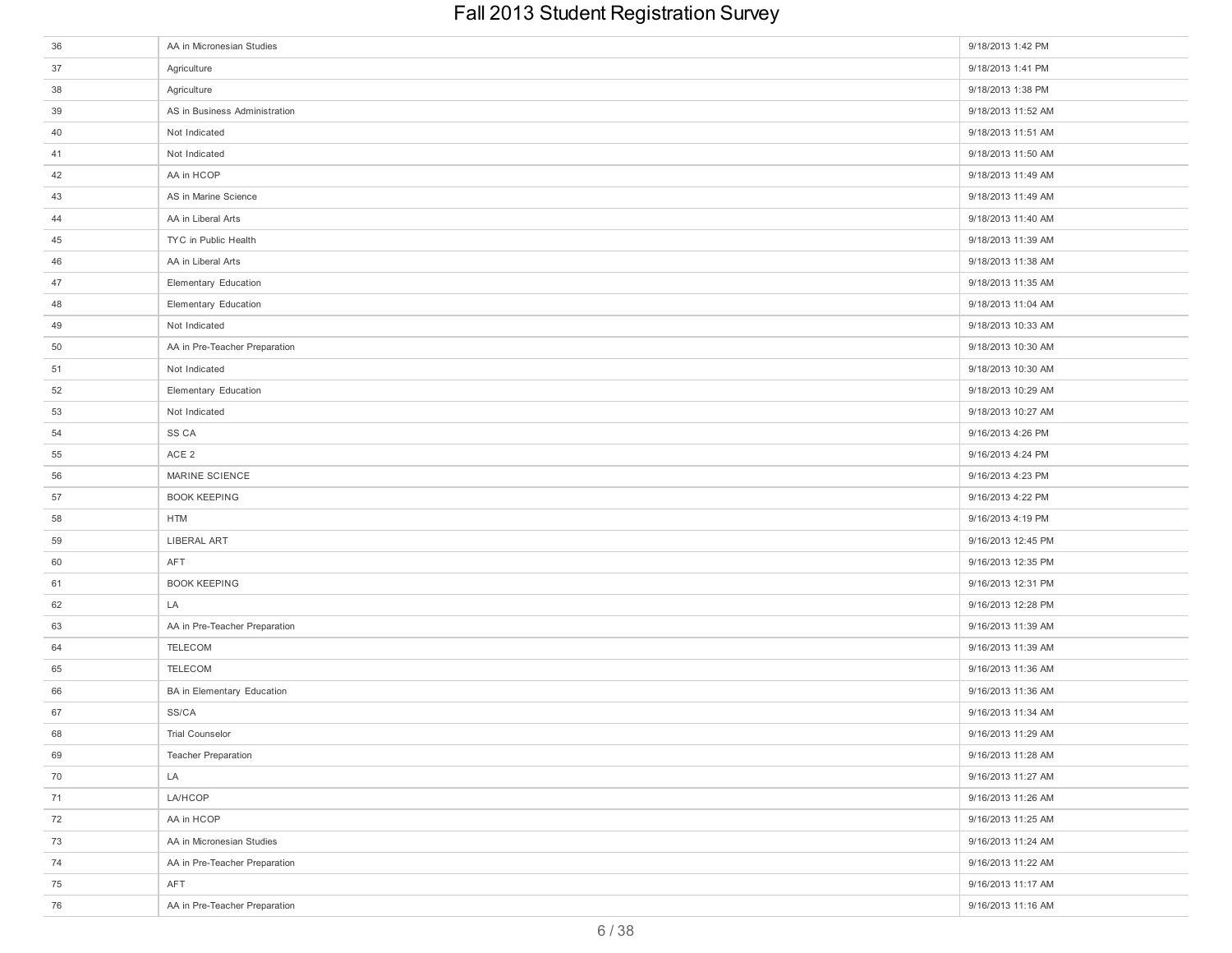| 77  | AA in Micronesian Studies         | 9/16/2013 11:15 AM |
|-----|-----------------------------------|--------------------|
| 78  | Nursing                           | 9/16/2013 11:14 AM |
| 79  | AFT                               | 9/16/2013 11:13 AM |
| 80  | AS in Computer Information System | 9/16/2013 11:13 AM |
| 81  | Public Health                     | 9/16/2013 11:13 AM |
| 82  | Public Health                     | 9/16/2013 11:12 AM |
| 83  | TYC General Business              | 9/16/2013 11:12 AM |
| 84  | AA in Micronesian Studies         | 9/16/2013 11:11 AM |
| 85  | <b>AFT</b>                        | 9/16/2013 11:10 AM |
| 86  | AA in Micronesian Studies         | 9/16/2013 11:09 AM |
| 87  | AS in Computer Information System | 9/16/2013 11:08 AM |
| 88  | AA in Liberal Arts                | 9/16/2013 11:07 AM |
| 89  | secratarial science               | 9/16/2013 11:07 AM |
| 90  | AS in Computer Information System | 9/16/2013 11:07 AM |
| 91  | AS in Computer Information System | 9/16/2013 11:06 AM |
| 92  | AS in Business Administration     | 9/16/2013 11:06 AM |
| 93  | Education                         | 9/16/2013 11:05 AM |
| 94  | AA in Pre-Teacher Preparation     | 9/16/2013 11:03 AM |
| 95  | AA in Pre-Teacher Preparation     | 9/16/2013 11:02 AM |
| 96  | AS in Business Administration     | 9/16/2013 11:00 AM |
| 97  | LA/HCOP                           | 9/16/2013 10:59 AM |
| 98  | AA in Pre-Teacher Preparation     | 9/16/2013 10:57 AM |
| 99  | AS in Business Administration     | 9/16/2013 10:56 AM |
| 100 | AA in Micronesian Studies         | 9/16/2013 10:49 AM |
| 101 | AS in Computer Information System | 9/16/2013 10:48 AM |
| 102 | AA in Pre-Teacher Preparation     | 9/16/2013 10:48 AM |
| 103 | AS in Nursing                     | 9/16/2013 10:47 AM |
| 104 | AA in HCOP                        | 9/16/2013 10:36 AM |
| 105 | AA in Liberal Arts                | 9/16/2013 10:34 AM |
| 106 | AA in Micronesian Studies         | 9/16/2013 10:33 AM |
| 107 | AS in Computer Information System | 9/16/2013 10:16 AM |
| 108 | AS in Marine Science              | 9/16/2013 10:15 AM |
| 109 | AA in Liberal Arts                | 9/16/2013 10:14 AM |
| 110 | AA in HCOP                        | 9/16/2013 10:13 AM |
| 111 | AA in Liberal Arts                | 9/16/2013 10:13 AM |
| 112 | AA in HCOP                        | 9/16/2013 10:11 AM |
| 113 | AA in HCOP                        | 9/16/2013 9:28 AM  |
| 114 | Not Indicated                     | 9/16/2013 9:27 AM  |
| 115 | AA in Liberal Arts                | 9/16/2013 9:26 AM  |
| 116 | AA in Pre-Teacher Preparation     | 9/16/2013 9:25 AM  |
| 117 | AFT                               | 9/13/2013 5:57 PM  |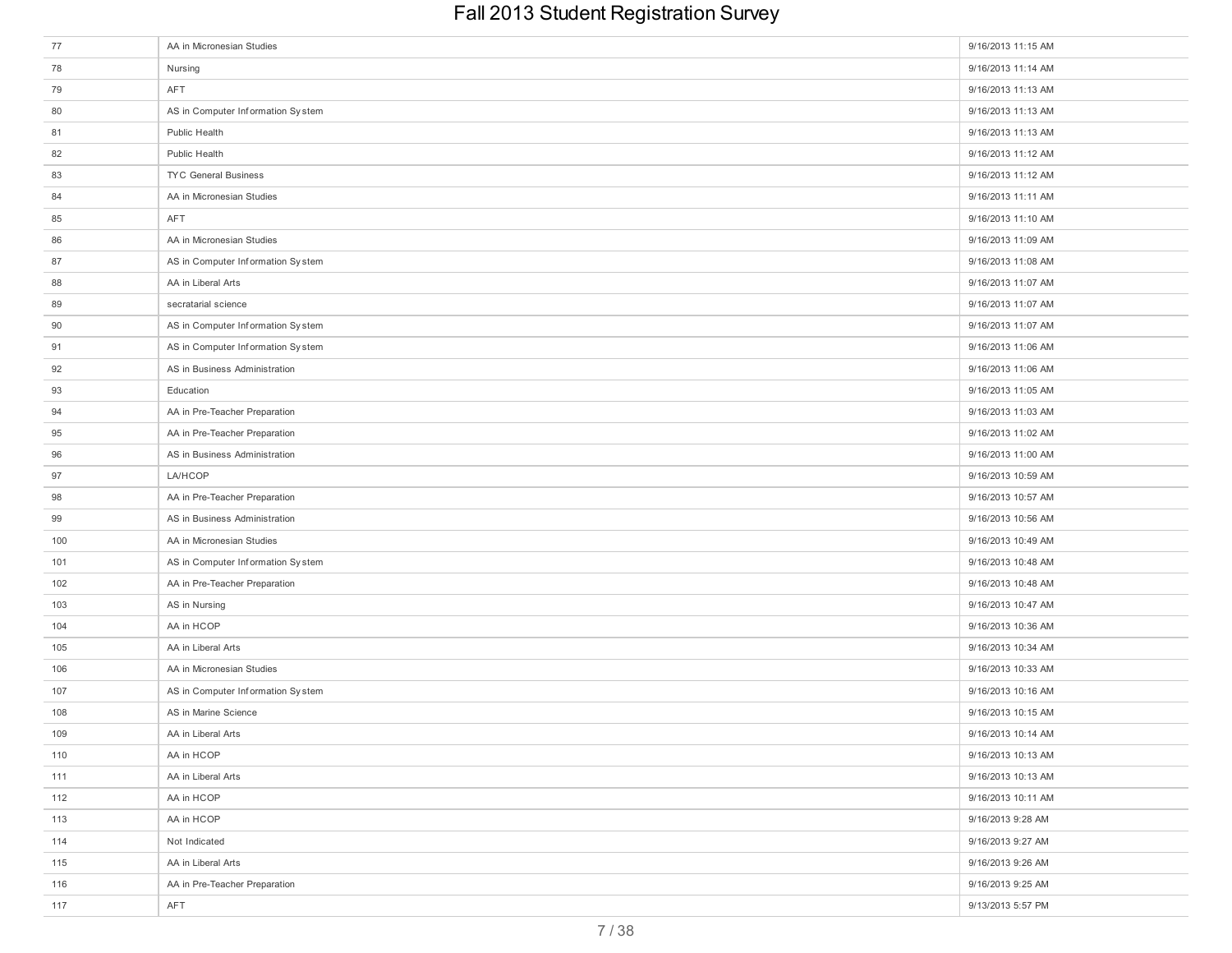| 118 | <b>HTM</b>                        | 9/13/2013 5:55 PM |
|-----|-----------------------------------|-------------------|
| 119 | <b>BOOK KEEPING</b>               | 9/13/2013 5:50 PM |
| 120 | LIBERAL ART                       | 9/13/2013 5:46 PM |
| 121 | <b>BOOK KEEPING</b>               | 9/13/2013 5:45 PM |
| 122 | <b>BOOK KEEPING</b>               | 9/13/2013 5:42 PM |
| 123 | AFT-CA                            | 9/13/2013 5:41 PM |
| 124 | <b>HTM</b>                        | 9/13/2013 5:39 PM |
| 125 | <b>BOOK KEEPING</b>               | 9/13/2013 5:38 PM |
| 126 | SECRETARIAL SCIENCE               | 9/13/2013 5:27 PM |
| 127 | CE                                | 9/13/2013 5:24 PM |
| 128 | AGRICULTURE                       | 9/13/2013 5:20 PM |
| 129 | ACE 11                            | 9/13/2013 5:18 PM |
| 130 | AFT Agriculture and food tech.    | 9/13/2013 5:17 PM |
| 131 | BK                                | 9/13/2013 5:16 PM |
| 132 | SS                                | 9/13/2013 5:15 PM |
| 133 | BK/CA                             | 9/13/2013 5:14 PM |
| 134 | <b>MVM</b>                        | 9/13/2013 5:12 PM |
| 135 | SS                                | 9/13/2013 5:07 PM |
| 136 | <b>BUISNESS/ BOOKEEPING</b>       | 9/13/2013 5:05 PM |
| 137 | ET                                | 9/13/2013 5:04 PM |
| 138 | <b>BUISNESS/ BOOKEEPING</b>       | 9/13/2013 5:03 PM |
| 139 | ACE                               | 9/13/2013 5:01 PM |
| 140 | <b>BUISNESS - ACE 11</b>          | 9/13/2013 4:59 PM |
| 141 | <b>BOOK KEEPING/ CA</b>           | 9/13/2013 4:56 PM |
| 142 | AGRICULTURE                       | 9/13/2013 4:53 PM |
| 143 | ANRM                              | 9/13/2013 4:51 PM |
| 144 | Agriculture and Food Technology   | 9/12/2013 5:35 PM |
| 145 | Electronic Engineering Technology | 9/12/2013 5:34 PM |
| 146 | Agriculture and Food Technology   | 9/12/2013 5:33 PM |
| 147 | Agriculture and Food Technology   | 9/12/2013 5:32 PM |
| 148 | Electronic Engineering Technology | 9/12/2013 5:30 PM |
| 149 | Liberal Arts                      | 9/12/2013 5:30 PM |
| 150 | Agriculture and Food Technology   | 9/12/2013 5:28 PM |
| 151 | Public Health                     | 9/12/2013 5:27 PM |
| 152 | Public Health                     | 9/12/2013 5:25 PM |
| 153 | Public Health                     | 9/12/2013 5:23 PM |
| 154 | Liberal Arts                      | 9/12/2013 5:22 PM |
| 155 | Liberal Arts                      | 9/12/2013 5:21 PM |
| 156 | Public Health                     | 9/12/2013 5:20 PM |
| 157 | Public Health                     | 9/12/2013 5:19 PM |
| 158 | <b>Teacher Preparation</b>        | 9/12/2013 5:18 PM |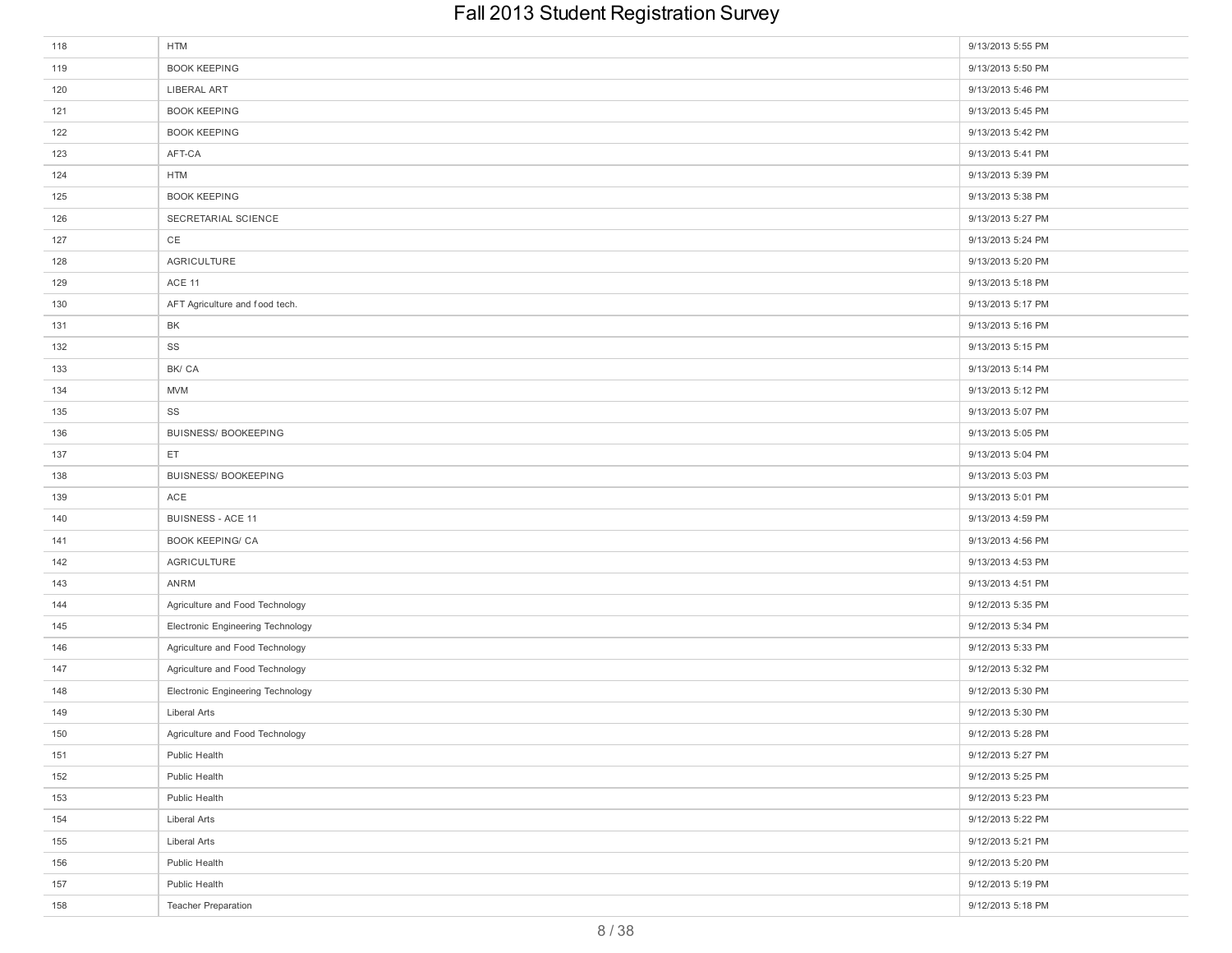| 159 | Public Health                     | 9/12/2013 5:14 PM  |
|-----|-----------------------------------|--------------------|
| 160 | Public Health                     | 9/12/2013 5:13 PM  |
| 161 | Liberal Arts                      | 9/12/2013 5:11 PM  |
| 162 | Nursing                           | 9/12/2013 5:07 PM  |
| 163 | Agriculture and Food Technology   | 9/12/2013 5:06 PM  |
| 164 | Computer Information System       | 9/12/2013 5:03 PM  |
| 165 | Basic Public Health               | 9/12/2013 5:02 PM  |
| 166 | <b>Teacher Preparation</b>        | 9/12/2013 4:56 PM  |
| 167 | Agriculture and Food Technology   | 9/12/2013 4:55 PM  |
| 168 | <b>Teacher Preparation</b>        | 9/12/2013 4:52 PM  |
| 169 | <b>Business Administration</b>    | 9/12/2013 4:47 PM  |
| 170 | Liberal Arts                      | 9/12/2013 4:45 PM  |
| 171 | marine science                    | 9/12/2013 4:44 PM  |
| 172 | Liberal Arts                      | 9/12/2013 4:42 PM  |
| 173 | Electronic Technology             | 9/12/2013 4:37 PM  |
| 174 | Agriculture and Food Technology   | 9/12/2013 4:36 PM  |
| 175 | <b>Basic Public Health</b>        | 9/12/2013 4:34 PM  |
| 176 | Agriculture and Food Technology   | 9/12/2013 4:33 PM  |
| 177 | Liberal Arts                      | 9/12/2013 4:31 PM  |
| 178 | Health Career Opportunity Program | 9/12/2013 4:30 PM  |
| 179 | Public Health                     | 9/12/2013 4:25 PM  |
| 180 | <b>Teacher Preparation</b>        | 9/12/2013 4:24 PM  |
| 181 | Public Health                     | 9/12/2013 4:23 PM  |
| 182 | Electronic Technology             | 9/12/2013 4:21 PM  |
| 183 | Electronic Technology             | 9/12/2013 4:20 PM  |
| 184 | <b>Teacher Preparation</b>        | 9/12/2013 4:19 PM  |
| 185 | Electronic Technology             | 9/12/2013 4:17 PM  |
| 186 | Agriculture and Food Technology   | 9/12/2013 4:15 PM  |
| 187 | Liberal Arts                      | 9/12/2013 4:13 PM  |
| 188 | Agriculture and Food Technology   | 9/12/2013 4:12 PM  |
| 189 | Agriculture and Food Technology   | 9/12/2013 4:12 PM  |
| 190 | Electronic Technology             | 9/12/2013 4:10 PM  |
| 191 | Electronic Technology             | 9/12/2013 4:08 PM  |
| 192 | <b>Teacher Preparation</b>        | 9/12/2013 4:06 PM  |
| 193 | Agriculture and Food Technology   | 9/12/2013 4:03 PM  |
| 194 | Agriculture and Food Technology   | 9/12/2013 4:03 PM  |
| 195 | Agriculture and Food Technology   | 9/12/2013 4:03 PM  |
| 196 | Electronic Technology             | 9/12/2013 4:01 PM  |
| 197 | Agriculture and Food Technology   | 9/12/2013 3:57 PM  |
| 198 | Agriculture and Food Technology   | 9/12/2013 3:57 PM  |
| 199 | <b>Business</b>                   | 9/11/2013 10:12 PM |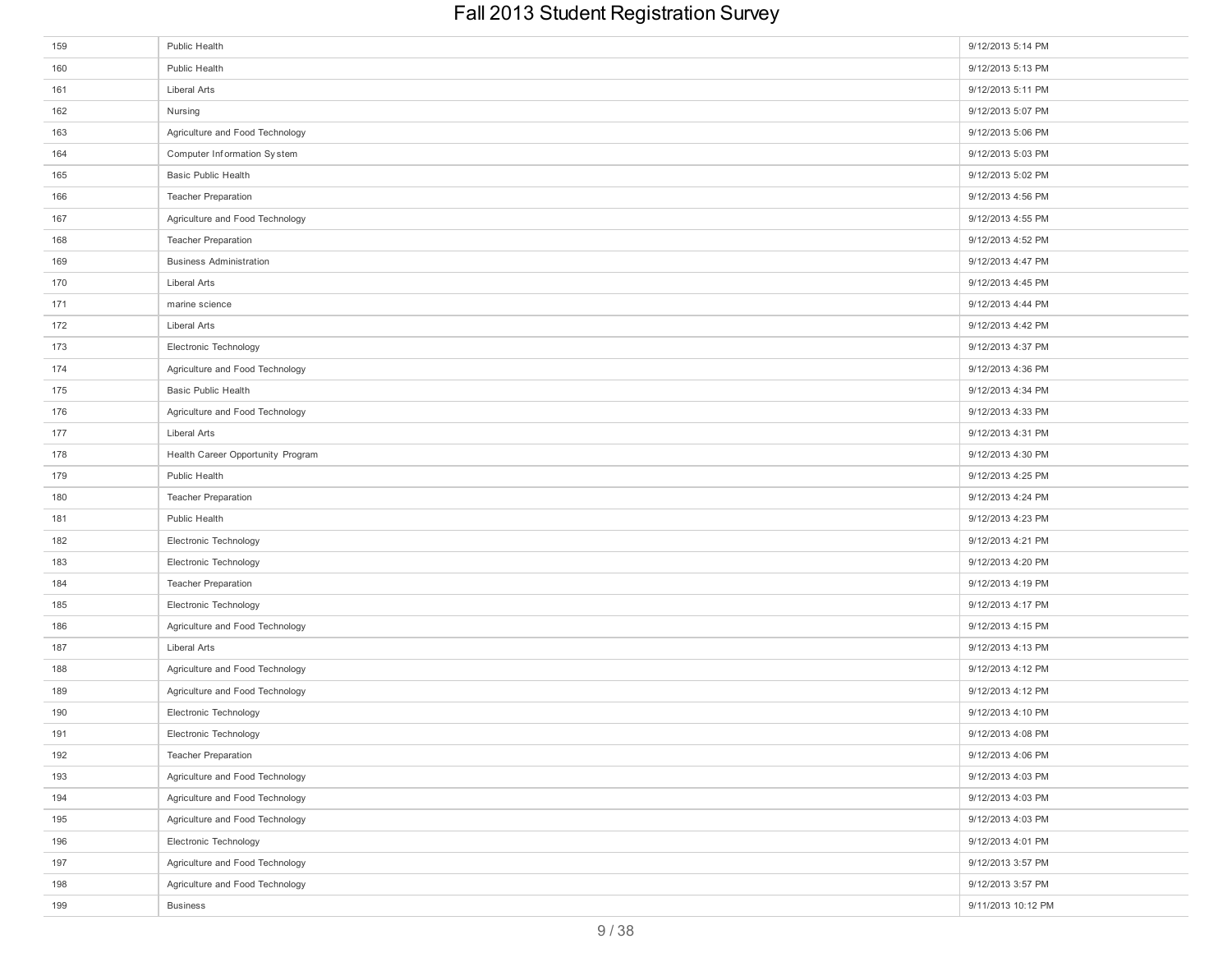| 200 | Education                      | 9/11/2013 10:08 PM |
|-----|--------------------------------|--------------------|
| 201 | Book Keeping                   | 9/11/2013 10:07 PM |
| 202 | Book Keeping                   | 9/11/2013 10:06 PM |
| 203 | <b>Business Administration</b> | 9/11/2013 10:05 PM |
| 204 | Teacher Preparation            | 9/11/2013 10:04 PM |
| 205 | HCOP                           | 9/11/2013 10:03 PM |
| 206 | Hcop                           | 9/11/2013 10:00 PM |
| 207 | Teacher Preparation            | 9/11/2013 9:59 PM  |
| 208 | Education                      | 9/11/2013 9:57 PM  |
| 209 | <b>Business</b>                | 9/11/2013 9:56 PM  |
| 210 | Book Keeping                   | 9/11/2013 9:55 PM  |
| 211 | Secreterial Science            | 9/11/2013 9:54 PM  |
| 212 | <b>Teacher Preparation</b>     | 9/11/2013 9:53 PM  |
| 213 | <b>Teacher Preparation</b>     | 9/11/2013 9:51 PM  |
| 214 | Book Keeping                   | 9/11/2013 9:44 PM  |
| 215 | Book Keeping                   | 9/11/2013 9:43 PM  |
| 216 | Book Keeping                   | 9/11/2013 9:42 PM  |
| 217 | Teacher Preparation            | 9/11/2013 9:40 PM  |
| 218 | Teacher Preparation            | 9/11/2013 9:39 PM  |
| 219 | Education                      | 9/11/2013 9:38 PM  |
| 220 | Book Keeping                   | 9/11/2013 9:37 PM  |
| 221 | Education                      | 9/11/2013 9:36 PM  |
| 222 | <b>Teacher Preparation</b>     | 9/11/2013 9:31 PM  |
| 223 | <b>Teacher Preparation</b>     | 9/11/2013 9:27 PM  |
| 224 | Teacher Preparation            | 9/11/2013 9:25 PM  |
| 225 | Accounting                     | 9/11/2013 9:22 PM  |
| 226 | Nursing                        | 9/11/2013 9:21 PM  |
| 227 | <b>Business</b>                | 9/11/2013 9:20 PM  |
| 228 | Book Keeping                   | 9/11/2013 9:16 PM  |
| 229 | Book Keeping                   | 9/11/2013 9:12 PM  |
| 230 | Education                      | 9/11/2013 9:11 PM  |
| 231 | Secreterial Science            | 9/11/2013 9:09 PM  |
| 232 | Teacher Preparation            | 9/11/2013 9:08 PM  |
| 233 | Book Keeping                   | 9/11/2013 9:07 PM  |
| 234 | Teacher Preparation            | 9/11/2013 9:05 PM  |
| 235 | <b>Teacher Preparation</b>     | 9/11/2013 9:03 PM  |
| 236 | <b>Teacher Preparation</b>     | 9/11/2013 8:58 PM  |
| 237 | Book Keeping                   | 9/11/2013 8:55 PM  |
| 238 | Book Keeping                   | 9/11/2013 8:52 PM  |
| 239 | <b>Business</b>                | 9/11/2013 8:49 PM  |
| 240 | Teacher Preparation            | 9/11/2013 8:42 PM  |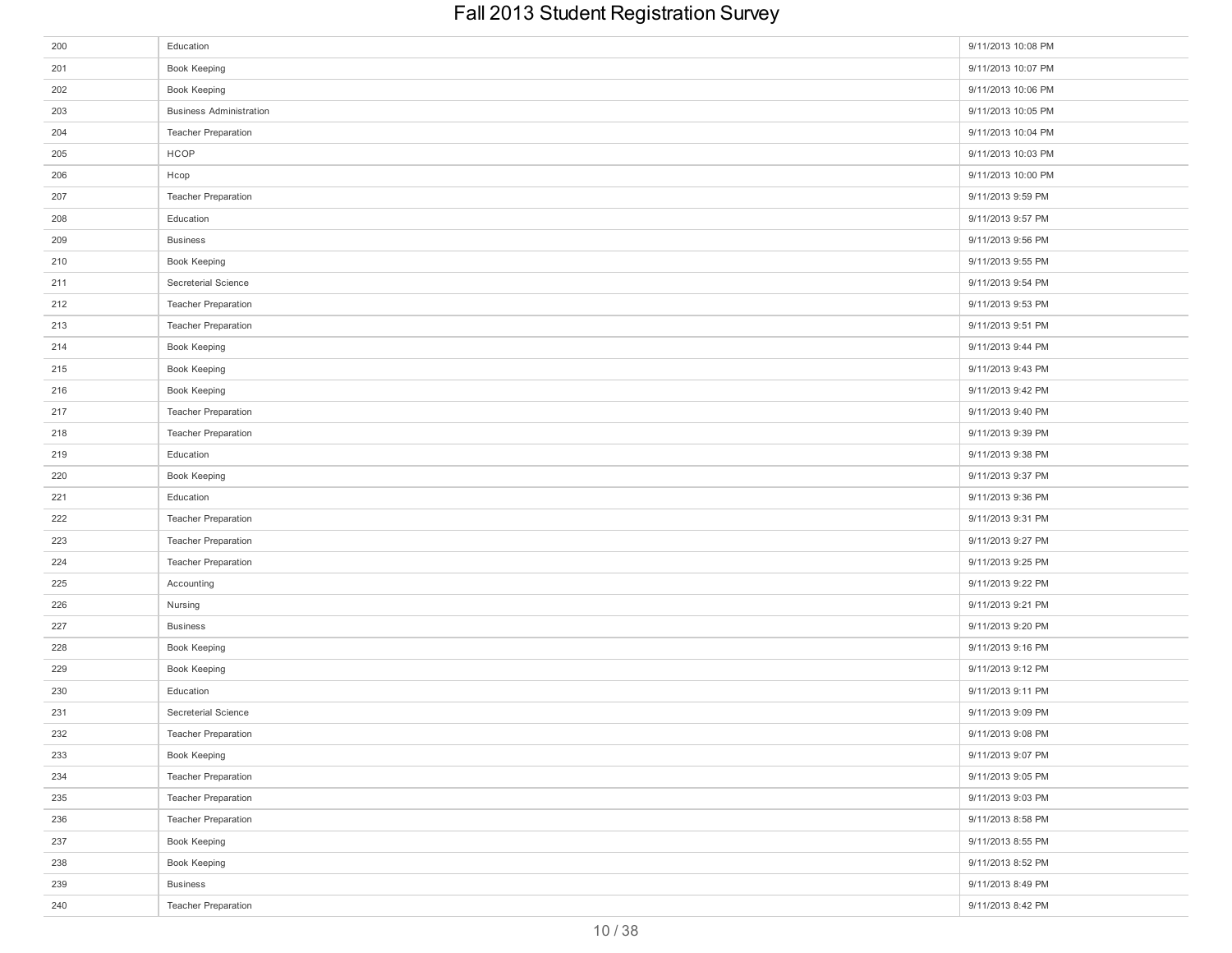| 241 | <b>Teacher Preparation</b>             | 9/11/2013 8:35 PM  |
|-----|----------------------------------------|--------------------|
| 242 | Nursing                                | 9/11/2013 8:30 PM  |
| 243 | <b>Teacher Preparation</b>             | 9/11/2013 8:26 PM  |
| 244 | <b>Teacher Preparation</b>             | 9/11/2013 8:24 PM  |
| 245 | <b>Business</b>                        | 9/11/2013 8:21 PM  |
| 246 | Secreterial Science                    | 9/11/2013 8:19 PM  |
| 247 | <b>Business Administration</b>         | 9/10/2013 2:18 PM  |
| 248 | <b>Teacher Preparation</b>             | 9/10/2013 1:52 PM  |
| 249 | <b>Teacher Preparation</b>             | 9/10/2013 1:16 PM  |
| 250 | Nursing                                | 9/10/2013 12:26 PM |
| 251 | <b>Teacher Preparation</b>             | 9/10/2013 12:19 PM |
| 252 | <b>ACE/Teacher Preparation</b>         | 9/10/2013 12:16 PM |
| 253 | <b>Business Administration</b>         | 9/10/2013 12:13 PM |
| 254 | Secretarial Science                    | 9/10/2013 12:11 PM |
| 255 | AS in Nursing                          | 9/10/2013 11:36 AM |
| 256 | AS in Computer Information System      | 9/10/2013 11:35 AM |
| 257 | AA in Liberal Arts                     | 9/10/2013 11:34 AM |
| 258 | AA in Liberal Arts                     | 9/10/2013 11:33 AM |
| 259 | AA in HCOP                             | 9/10/2013 11:32 AM |
| 260 | AA in Liberal Arts                     | 9/10/2013 11:31 AM |
| 261 | AA in Liberal Arts                     | 9/10/2013 11:29 AM |
| 262 | Not Indicated                          | 9/10/2013 11:29 AM |
| 263 | AA in HCOP                             | 9/10/2013 11:27 AM |
| 264 | AA in HCOP                             | 9/10/2013 11:26 AM |
| 265 | AS in Agriculture and Natural Resource | 9/10/2013 11:24 AM |
| 266 | AS in Business Administration          | 9/10/2013 11:22 AM |
| 267 | AS in Marine Science                   | 9/10/2013 11:21 AM |
| 268 | AS in Agriculture and Natural Resource | 9/10/2013 11:20 AM |
| 269 | AA in Pre-Teacher Preparation          | 9/10/2013 11:18 AM |
| 270 | Not Indicated                          | 9/10/2013 11:15 AM |
| 271 | AS in Business Administration          | 9/10/2013 11:14 AM |
| 272 | AS in Marine Science                   | 9/10/2013 11:12 AM |
| 273 | AA in Micronesian Studies              | 9/10/2013 11:11 AM |
| 274 | AA in HCOP                             | 9/10/2013 11:07 AM |
| 275 | Not Indicated                          | 9/10/2013 11:05 AM |
| 276 | AA in HCOP                             | 9/10/2013 11:04 AM |
| 277 | AS in Computer Information System      | 9/10/2013 11:04 AM |
| 278 | AS in Marine Science                   | 9/10/2013 11:03 AM |
| 279 | AS in Business Administration          | 9/10/2013 11:02 AM |
| 280 | AS in Nursing                          | 9/10/2013 11:01 AM |
| 281 | AA in Micronesian Studies              | 9/10/2013 11:01 AM |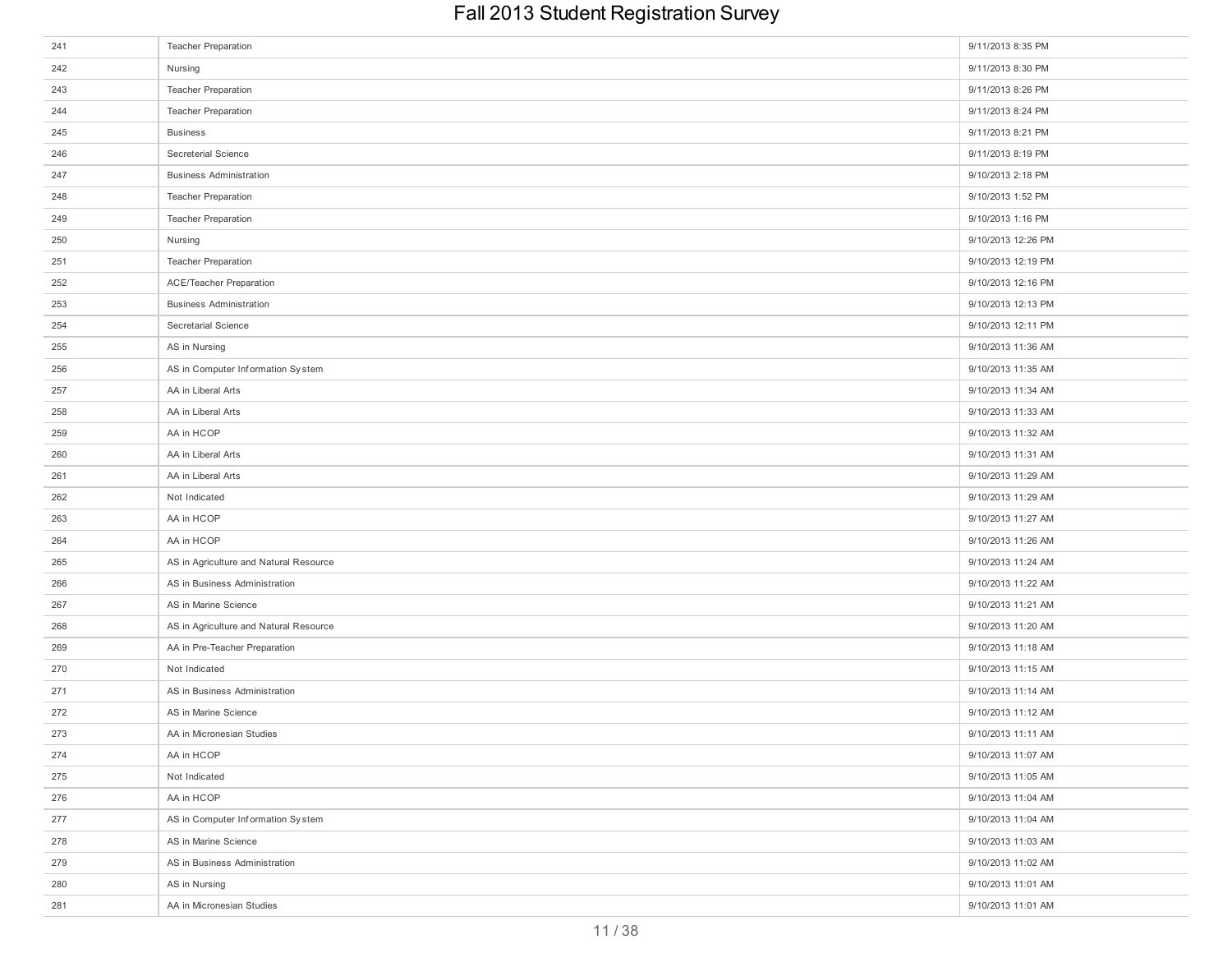| 282 | AS in HTM                         | 9/10/2013 11:00 AM |
|-----|-----------------------------------|--------------------|
| 283 | Not Indicated                     | 9/10/2013 10:58 AM |
| 284 | AA in Micronesian Studies         | 9/10/2013 10:49 AM |
| 285 | AS in Computer Information System | 9/10/2013 10:48 AM |
| 286 | AS in Computer Information System | 9/10/2013 10:45 AM |
| 287 | AA in Liberal Arts                | 9/10/2013 10:43 AM |
| 288 | AA in Liberal Arts                | 9/10/2013 10:42 AM |
| 289 | AA in Micronesian Studies         | 9/10/2013 10:39 AM |
| 290 | AS in Business Administration     | 9/10/2013 10:38 AM |
| 291 | AS in Computer Information System | 9/10/2013 10:32 AM |
| 292 | Book keeping                      | 9/9/2013 7:31 PM   |
| 293 | Audit                             | 9/9/2013 7:31 PM   |
| 294 | LA                                | 9/9/2013 7:30 PM   |
| 295 | Audit                             | 9/9/2013 7:29 PM   |
| 296 | Liberal Arts                      | 9/9/2013 7:28 PM   |
| 297 | CIS                               | 9/9/2013 7:27 PM   |
| 298 | secretarial science               | 9/9/2013 7:26 PM   |
| 299 | Electronics                       | 9/9/2013 7:25 PM   |
| 300 | Electronics                       | 9/9/2013 7:24 PM   |
| 301 | CIS                               | 9/9/2013 7:22 PM   |
| 302 | Book keeping                      | 9/9/2013 7:21 PM   |
| 303 | Book keeping                      | 9/9/2013 7:20 PM   |
| 304 | TP                                | 9/9/2013 7:18 PM   |
| 305 | Book keeping                      | 9/9/2013 7:16 PM   |
| 306 | Teacher PREP                      | 9/9/2013 7:15 PM   |
| 307 | Accounting                        | 9/9/2013 7:15 PM   |
| 308 | CIS                               | 9/9/2013 7:14 PM   |
| 309 | Book keeping                      | 9/9/2013 7:13 PM   |
| 310 | Micronesian studies               | 9/9/2013 7:12 PM   |
| 311 | AFT                               | 9/9/2013 7:11 PM   |
| 312 | Book keeping                      | 9/9/2013 7:10 PM   |
| 313 | Agriculture                       | 9/9/2013 7:08 PM   |
| 314 | EET                               | 9/9/2013 7:07 PM   |
| 315 | H/COP                             | 9/9/2013 7:06 PM   |
| 316 | <b>Business Admin</b>             | 9/9/2013 7:05 PM   |
| 317 | Agriculture                       | 9/9/2013 7:04 PM   |
| 318 | Electronics                       | 9/9/2013 6:58 PM   |
| 319 | <b>Business Admin</b>             | 9/9/2013 6:56 PM   |
| 320 | CIS                               | 9/9/2013 6:49 PM   |
| 321 | Electronics                       | 9/9/2013 6:40 PM   |
| 322 | Pharmacy                          | 9/9/2013 6:38 PM   |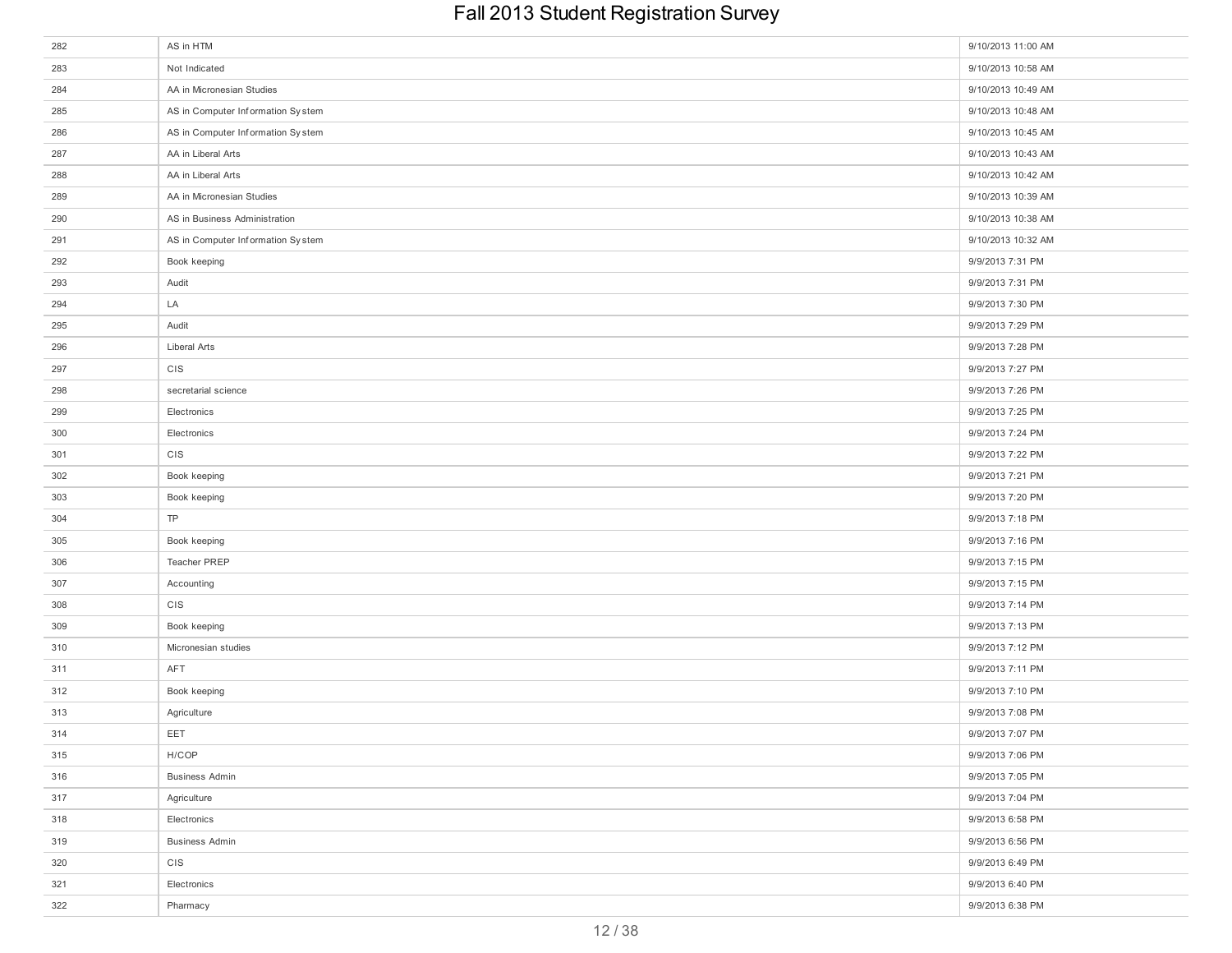| 323 | EET                   | 9/9/2013 6:37 PM |
|-----|-----------------------|------------------|
| 324 | Electronic Tech.      | 9/9/2013 6:36 PM |
| 325 | electrician           | 9/9/2013 6:35 PM |
| 326 | <b>Business Admin</b> | 9/9/2013 6:34 PM |
| 327 | <b>LA/HCOP</b>        | 9/9/2013 6:31 PM |
| 328 | AFT                   | 9/9/2013 6:29 PM |
| 329 | Liberal Arts          | 9/9/2013 6:28 PM |
| 330 | Book keeping          | 9/9/2013 6:26 PM |
| 331 | Agriculture           | 9/9/2013 4:36 PM |
| 332 | Agriculture           | 9/9/2013 4:35 PM |
| 333 | Nurse                 | 9/9/2013 4:34 PM |
| 334 | AFT                   | 9/9/2013 4:32 PM |
| 335 | <b>Business Admin</b> | 9/9/2013 4:30 PM |
| 336 | Liberal Arts          | 9/9/2013 4:26 PM |
| 337 | Book keeping          | 9/9/2013 4:25 PM |
| 338 | Teacher Prep          | 9/9/2013 4:23 PM |
| 339 | Teacher Prep          | 9/9/2013 4:21 PM |
| 340 | Agriculture           | 9/9/2013 4:20 PM |
| 341 | AFT                   | 9/9/2013 4:17 PM |
| 342 | EET                   | 9/9/2013 4:08 PM |
| 343 | Teacher prep          | 9/9/2013 4:06 PM |
| 344 | <b>Business Admin</b> | 9/9/2013 4:05 PM |
| 345 | Liberal Arts          | 9/9/2013 4:03 PM |
| 346 | Accounting            | 9/9/2013 4:02 PM |
| 347 | Pre-Teacher Prep      | 9/9/2013 3:53 PM |
| 348 | Liberal Arts          | 9/9/2013 3:49 PM |
| 349 | EET                   | 9/9/2013 3:46 PM |
| 350 | CIS                   | 9/9/2013 3:45 PM |
| 351 | CIS Degree            | 9/9/2013 3:42 PM |
| 352 | EET                   | 9/9/2013 3:41 PM |
| 353 | HCOP                  | 9/9/2013 3:08 PM |
| 354 | secretarial science   | 9/9/2013 3:06 PM |
| 355 | Agriculture           | 9/9/2013 3:04 PM |
| 356 | Liberal Arts          | 9/9/2013 2:28 PM |
| 357 | <b>Business Admin</b> | 9/9/2013 1:20 PM |
| 358 | Liberal Arts          | 9/9/2013 1:19 PM |
| 359 | EET                   | 9/9/2013 1:18 PM |
| 360 | Marine Science        | 9/9/2013 1:17 PM |
| 361 | EET                   | 9/9/2013 1:15 PM |
| 362 | CIS                   | 9/9/2013 1:13 PM |
| 363 | Liberal Arts          | 9/9/2013 1:11 PM |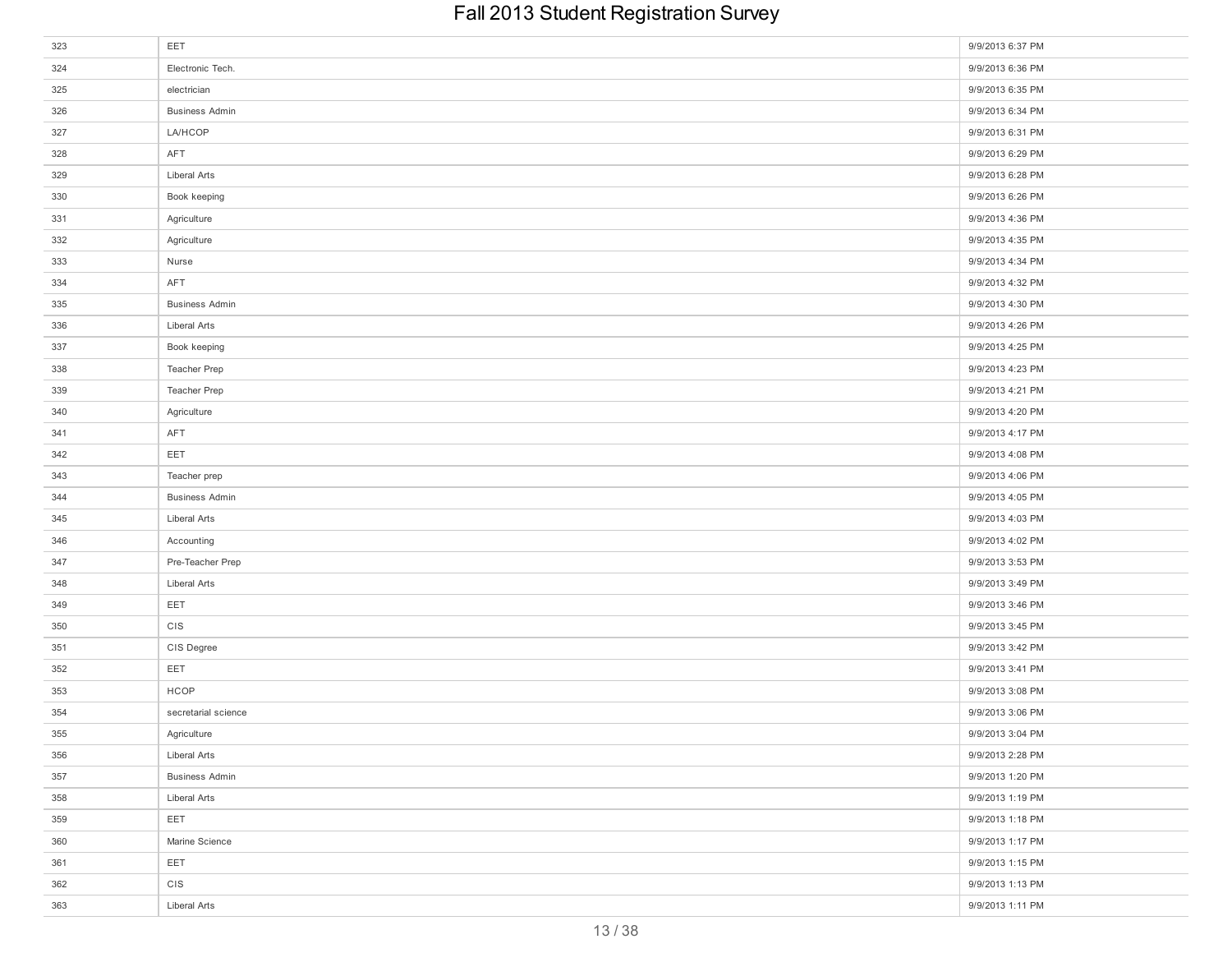| 364 | TP                                | 9/9/2013 1:02 PM  |
|-----|-----------------------------------|-------------------|
| 365 | AA in Liberal Arts                | 9/9/2013 12:23 PM |
| 366 | AS in Business Administration     | 9/9/2013 12:23 PM |
| 367 | AA in Micronesian Studies         | 9/9/2013 12:10 PM |
| 368 | AA in Micronesian Studies         | 9/9/2013 12:09 PM |
| 369 | AS in Computer Information System | 9/9/2013 12:08 PM |
| 370 | AA in Liberal Arts                | 9/9/2013 12:08 PM |
| 371 | AA in Pre-Teacher Preparation     | 9/9/2013 12:06 PM |
| 372 | AA in Micronesian Studies         | 9/9/2013 12:03 PM |
| 373 | AA in HCOP                        | 9/9/2013 12:01 PM |
| 374 | Not Indicated                     | 9/9/2013 12:01 PM |
| 375 | AS in Nursing                     | 9/9/2013 12:00 PM |
| 376 | AA in HCOP                        | 9/9/2013 11:57 AM |
| 377 | AA in Liberal Arts                | 9/9/2013 11:57 AM |
| 378 | AA in Pre-Teacher Preparation     | 9/9/2013 11:56 AM |
| 379 | AS in Public Health               | 9/9/2013 11:53 AM |
| 380 | AS in Public Health               | 9/9/2013 11:52 AM |
| 381 | AA in Liberal Arts                | 9/9/2013 11:47 AM |
| 382 | AA in Liberal Arts                | 9/9/2013 11:45 AM |
| 383 | AA in HCOP                        | 9/9/2013 11:34 AM |
| 384 | Not Indicated                     | 9/9/2013 11:32 AM |
| 385 | AS in Business Administration     | 9/9/2013 11:31 AM |
| 386 | AS in Business Administration     | 9/9/2013 11:30 AM |
| 387 | AS in Business Administration     | 9/9/2013 11:29 AM |
| 388 | AS in Marine Science              | 9/9/2013 11:28 AM |
| 389 | AS in Computer Information System | 9/9/2013 11:27 AM |
| 390 | AA in Liberal Arts                | 9/9/2013 11:26 AM |
| 391 | AS in Computer Information System | 9/9/2013 11:26 AM |
| 392 | AA in HCOP                        | 9/9/2013 11:25 AM |
| 393 | AS in Computer Information System | 9/9/2013 11:24 AM |
| 394 | AS in Nursing                     | 9/9/2013 11:15 AM |
| 395 | AA in HCOP                        | 9/9/2013 11:12 AM |
| 396 | AS in Business Administration     | 9/9/2013 11:11 AM |
| 397 | AA in Micronesian Studies         | 9/9/2013 11:10 AM |
| 398 | AA in HCOP                        | 9/9/2013 11:09 AM |
| 399 | Not Indicated                     | 9/9/2013 11:08 AM |
| 400 | AS in Business Administration     | 9/9/2013 11:07 AM |
| 401 | AS in Business Administration     | 9/9/2013 11:06 AM |
| 402 | CIS                               | 9/6/2013 2:36 PM  |
| 403 | Book keeping                      | 9/6/2013 2:34 PM  |
| 404 | <b>Business Admin</b>             | 9/6/2013 2:32 PM  |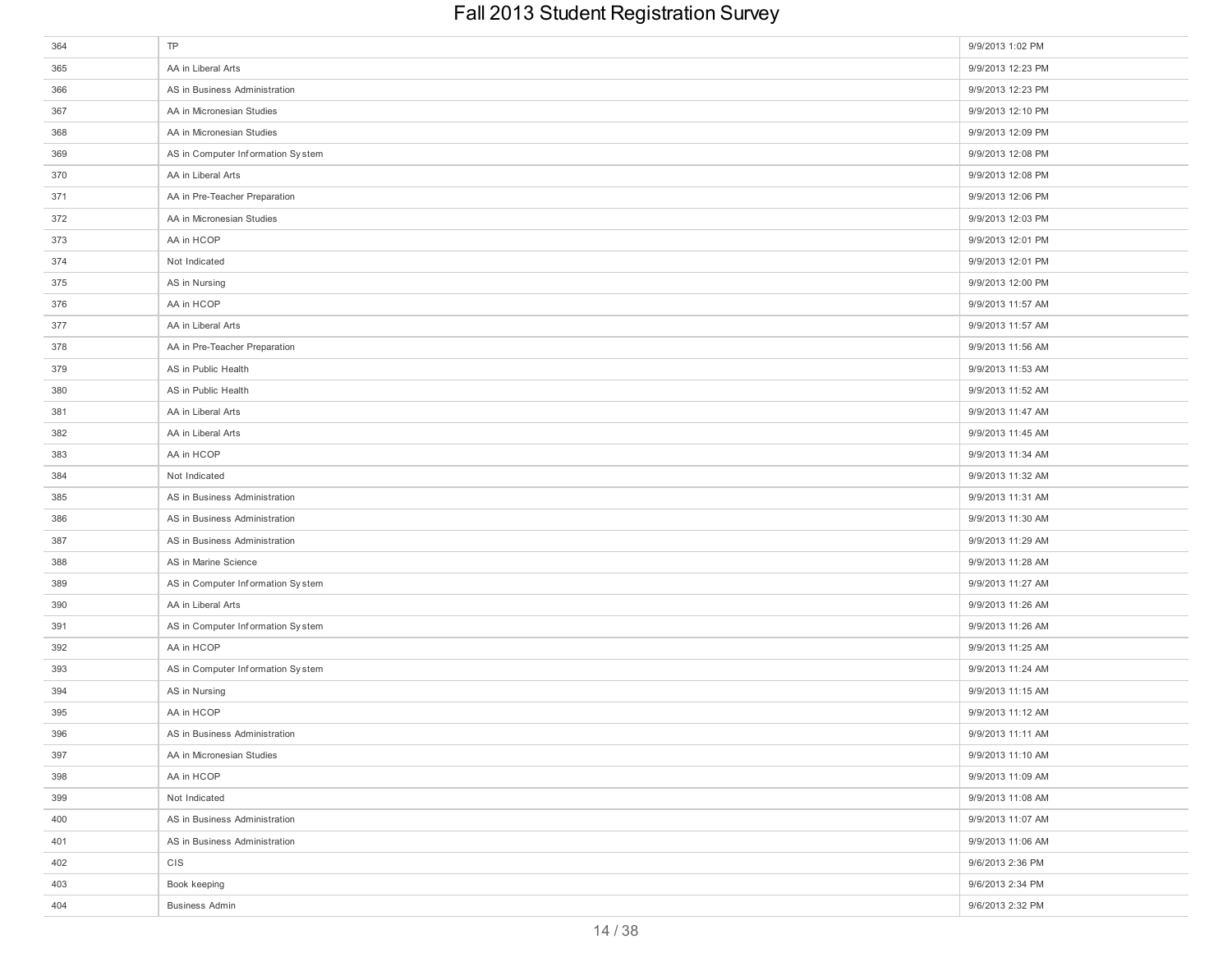| 405 | <b>Business Admin</b>                | 9/6/2013 2:16 PM  |
|-----|--------------------------------------|-------------------|
| 406 | CIS                                  | 9/6/2013 2:15 PM  |
| 407 | CIS                                  | 9/6/2013 1:47 PM  |
| 408 | <b>Business Admin</b>                | 9/6/2013 1:46 PM  |
| 409 | EET                                  | 9/6/2013 1:44 PM  |
| 410 | Teacher Prep                         | 9/6/2013 1:31 PM  |
| 411 | AFT                                  | 9/6/2013 1:14 PM  |
| 412 | Computer information science         | 9/6/2013 1:07 PM  |
| 413 | Teacher prep                         | 9/3/2013 12:19 PM |
| 414 | Teacher Prep                         | 9/2/2013 7:37 PM  |
| 415 | Teacher Prep                         | 9/2/2013 7:28 PM  |
| 416 | Hcop                                 | 9/2/2013 7:26 PM  |
| 417 | Teacher prep                         | 9/2/2013 7:25 PM  |
| 418 | CIS                                  | 9/2/2013 7:23 PM  |
| 419 | Agriculture                          | 9/2/2013 7:12 PM  |
| 420 | EET                                  | 9/2/2013 7:11 PM  |
| 421 | <b>Business Admin</b>                | 9/2/2013 7:08 PM  |
| 422 | Liberal Arts                         | 9/2/2013 6:59 PM  |
| 423 | Teacher prep                         | 9/2/2013 6:52 PM  |
| 424 | TP                                   | 9/2/2013 6:50 PM  |
| 425 | Teacher prep                         | 9/2/2013 5:54 PM  |
| 426 | H/Cop                                | 9/2/2013 5:53 PM  |
| 427 | HCOP                                 | 8/29/2013 5:02 PM |
| 428 | Hospitality Tourism Management (HTM) | 8/29/2013 5:01 PM |
| 429 | AFT                                  | 8/29/2013 4:59 PM |
| 430 | Book keeping                         | 8/29/2013 4:58 PM |
| 431 | Secretarial Science                  | 8/29/2013 4:57 PM |
| 432 | Liberal Arts                         | 8/29/2013 4:55 PM |
| 433 | Liberal Arts                         | 8/29/2013 4:53 PM |
| 434 | Secretarial Science                  | 8/29/2013 4:48 PM |
| 435 | Auto- mechanic                       | 8/29/2013 4:46 PM |
| 436 | Agriculture and Food Technology      | 8/29/2013 4:42 PM |
| 437 | ACE                                  | 8/29/2013 4:38 PM |
| 438 | Agriculture and Food Technology      | 8/29/2013 4:36 PM |
| 439 | ACE                                  | 8/29/2013 4:23 PM |
| 440 | Agriculture and Food Technology      | 8/29/2013 4:21 PM |
| 441 | Secretarial Science                  | 8/29/2013 4:19 PM |
| 442 | teacher Prep.                        | 8/29/2013 4:17 PM |
| 443 | Micronesian Study                    | 8/29/2013 4:17 PM |
| 444 | CE                                   | 8/29/2013 4:13 PM |
| 445 | $CE$                                 | 8/29/2013 4:12 PM |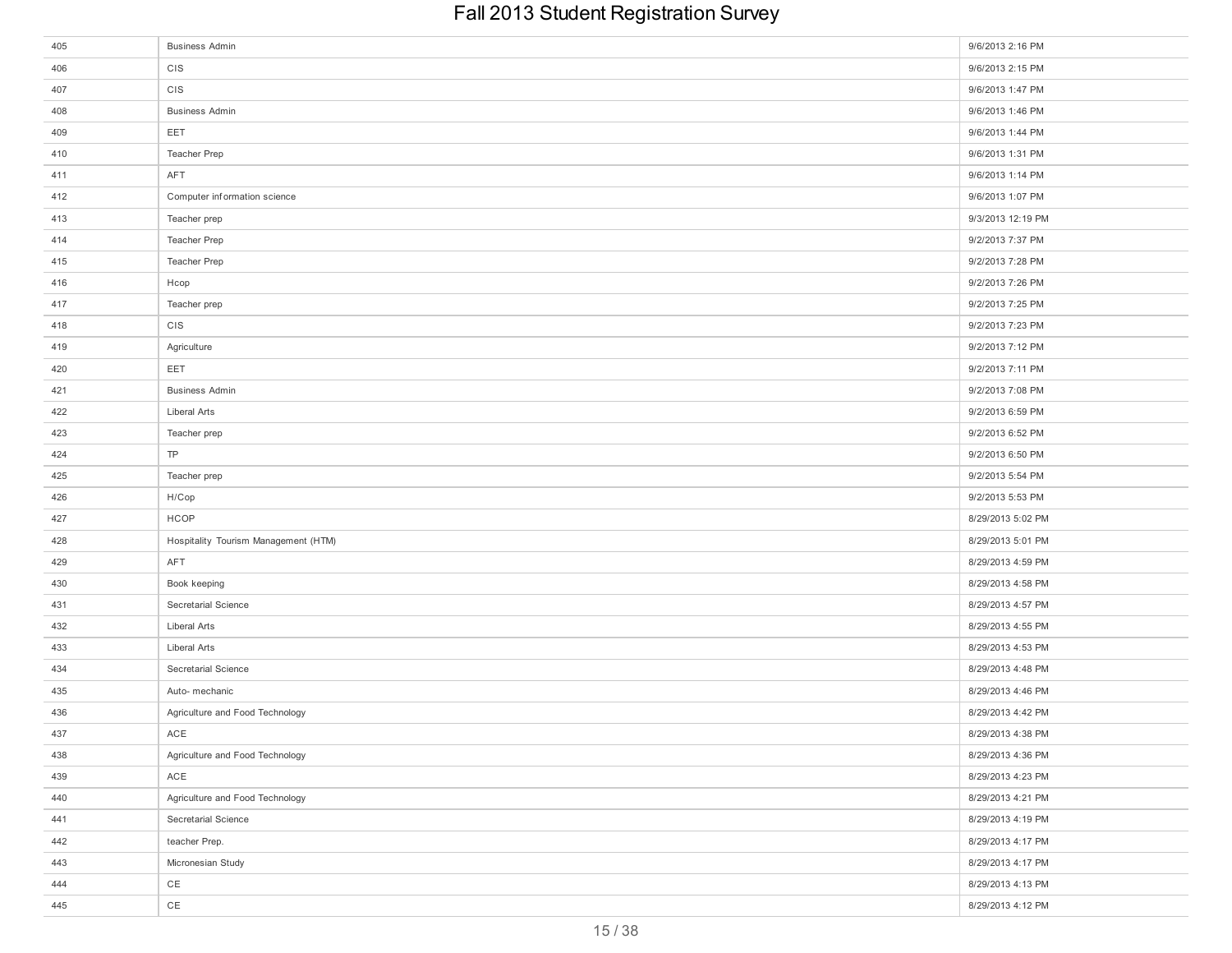| 446 | Book keeping                         | 8/29/2013 4:11 PM |
|-----|--------------------------------------|-------------------|
| 447 | Agriculture and Food Technology      | 8/29/2013 4:09 PM |
| 448 | AFT                                  | 8/29/2013 4:08 PM |
| 449 | Hospitality Tourism Management (HTM) | 8/29/2013 4:06 PM |
| 450 | Book keeping                         | 8/29/2013 4:05 PM |
| 451 | Book keeping                         | 8/29/2013 4:02 PM |
| 452 | Book keeping                         | 8/29/2013 4:00 PM |
| 453 | Book keeping                         | 8/29/2013 3:57 PM |
| 454 | Construction Electricity (CE)        | 8/29/2013 3:53 PM |
| 455 | Book keeping                         | 8/29/2013 3:48 PM |
| 456 | Agriculture and Food Technology      | 8/29/2013 3:47 PM |
| 457 | <b>MVM</b>                           | 8/29/2013 3:46 PM |
| 458 | ACE                                  | 8/29/2013 3:44 PM |
| 459 | AFT                                  | 8/29/2013 3:40 PM |
| 460 | TC                                   | 8/29/2013 3:38 PM |
| 461 | Agriculture and Food Technology      | 8/29/2013 3:33 PM |
| 462 | Hospitality Tourism Management (HTM) | 8/29/2013 3:32 PM |
| 463 | Agriculture and Food Technology      | 8/29/2013 3:31 PM |
| 464 | construction electronics technology  | 8/29/2013 3:30 PM |
| 465 | Agriculture and Food Technology      | 8/29/2013 3:29 PM |
| 466 | <b>MVM</b>                           | 8/29/2013 3:28 PM |
| 467 | Book keeping                         | 8/29/2013 3:27 PM |
| 468 | <b>HCOP</b>                          | 8/29/2013 3:25 PM |
| 469 | telecomunication                     | 8/29/2013 3:24 PM |
| 470 | CIS Degree                           | 8/28/2013 7:09 PM |
| 471 | Computer information science         | 8/28/2013 7:05 PM |
| 472 | secretarial science                  | 8/28/2013 7:03 PM |
| 473 | LA                                   | 8/28/2013 6:57 PM |
| 474 | Teacher prep                         | 8/28/2013 6:54 PM |
| 475 | <b>Business Admin</b>                | 8/28/2013 6:47 PM |
| 476 | Book keeping                         | 8/28/2013 6:34 PM |
| 477 | Book keeping                         | 8/28/2013 6:02 PM |
| 478 | Education-Teacher prep               | 8/28/2013 5:59 PM |
| 479 | ACE                                  | 8/28/2013 5:52 PM |
| 480 | <b>Building Maintenance</b>          | 8/27/2013 5:02 PM |
| 481 | Electronic Technician                | 8/27/2013 5:00 PM |
| 482 | ACE I                                | 8/27/2013 4:59 PM |
| 483 | Liberal Arts                         | 8/27/2013 4:58 PM |
| 484 | Liberal Arts                         | 8/27/2013 4:57 PM |
| 485 | electricity                          | 8/27/2013 4:56 PM |
| 486 | <b>Business</b>                      | 8/27/2013 4:54 PM |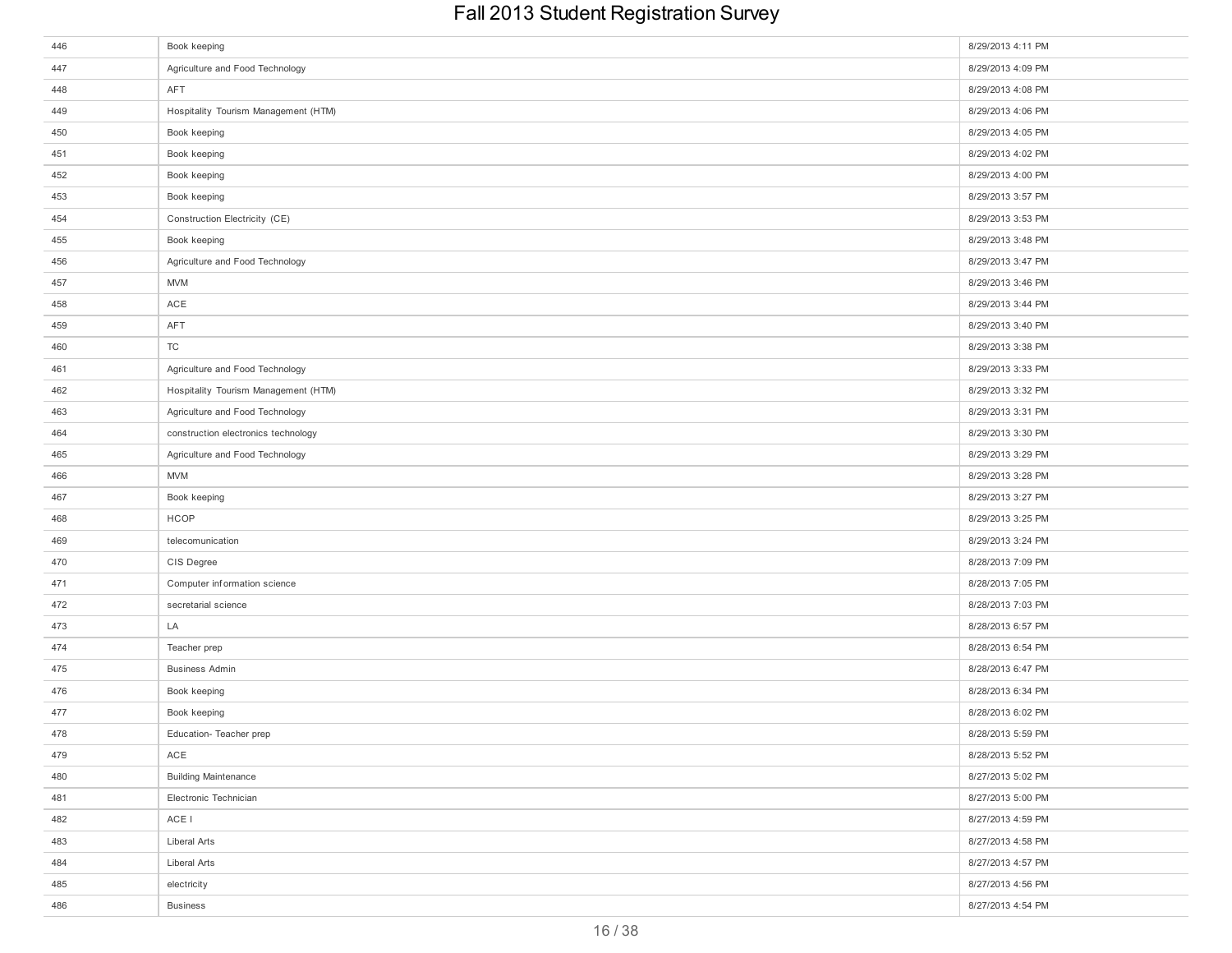| 487 | Agriculture and Food Technology     | 8/27/2013 4:52 PM  |
|-----|-------------------------------------|--------------------|
| 488 | Micronesian studies                 | 8/27/2013 4:48 PM  |
| 489 | Book keeping                        | 8/27/2013 4:46 PM  |
| 490 | Agriculture and Food Technology     | 8/27/2013 4:40 PM  |
| 491 | Agriculture and Food Technology     | 8/27/2013 4:40 PM  |
| 492 | Agriculture/ Certificate            | 8/27/2013 4:37 PM  |
| 493 | Agriculture/ Certificate            | 8/27/2013 4:34 PM  |
| 494 | Book keeping                        | 8/27/2013 4:33 PM  |
| 495 | Book keeping                        | 8/27/2013 4:31 PM  |
| 496 | AFT                                 | 8/27/2013 4:30 PM  |
| 497 | Construction Electricity (CE)       | 8/27/2013 4:28 PM  |
| 498 | CE                                  | 8/27/2013 4:27 PM  |
| 499 | Book keeping                        | 8/27/2013 4:23 PM  |
| 500 | vocational electrical               | 8/27/2013 4:21 PM  |
| 501 | ACE                                 | 8/27/2013 4:20 PM  |
| 502 | Micronesian Study                   | 8/27/2013 4:19 PM  |
| 503 | Construction Electricity (CE)       | 8/27/2013 4:18 PM  |
| 504 | career education                    | 8/27/2013 4:16 PM  |
| 505 | AFT                                 | 8/27/2013 4:15 PM  |
| 506 | AFT                                 | 8/27/2013 4:11 PM  |
| 507 | Book keeping                        | 8/27/2013 4:11 PM  |
| 508 | H.T.M                               | 8/27/2013 4:10 PM  |
| 509 | electronic engineering technology   | 8/27/2013 4:08 PM  |
| 510 | computer information system         | 8/27/2013 4:02 PM  |
| 511 | trial counselor                     | 8/27/2013 4:01 PM  |
| 512 | Book keeping                        | 8/27/2013 3:57 PM  |
| 513 | Liberal Arts                        | 8/27/2013 3:56 PM  |
| 514 | construction electronics technology | 8/27/2013 3:52 PM  |
| 515 | ce/building technology              | 8/27/2013 12:34 PM |
| 516 | agriculture                         | 8/27/2013 12:31 PM |
| 517 | ce/building technology              | 8/27/2013 12:27 PM |
| 518 | ce/building technology              | 8/27/2013 12:25 PM |
| 519 | telecomunication                    | 8/27/2013 12:22 PM |
| 520 | Book keeping                        | 8/27/2013 12:20 PM |
| 521 | Agriculture/ Certificate            | 8/27/2013 12:18 PM |
| 522 | <b>CIS</b>                          | 8/27/2013 12:17 PM |
| 523 | RAC                                 | 8/27/2013 12:15 PM |
| 524 | RAC                                 | 8/27/2013 12:12 PM |
| 525 | Business administration             | 8/27/2013 12:10 PM |
| 526 | AFT                                 | 8/27/2013 12:08 PM |
| 527 | ET                                  | 8/27/2013 12:07 PM |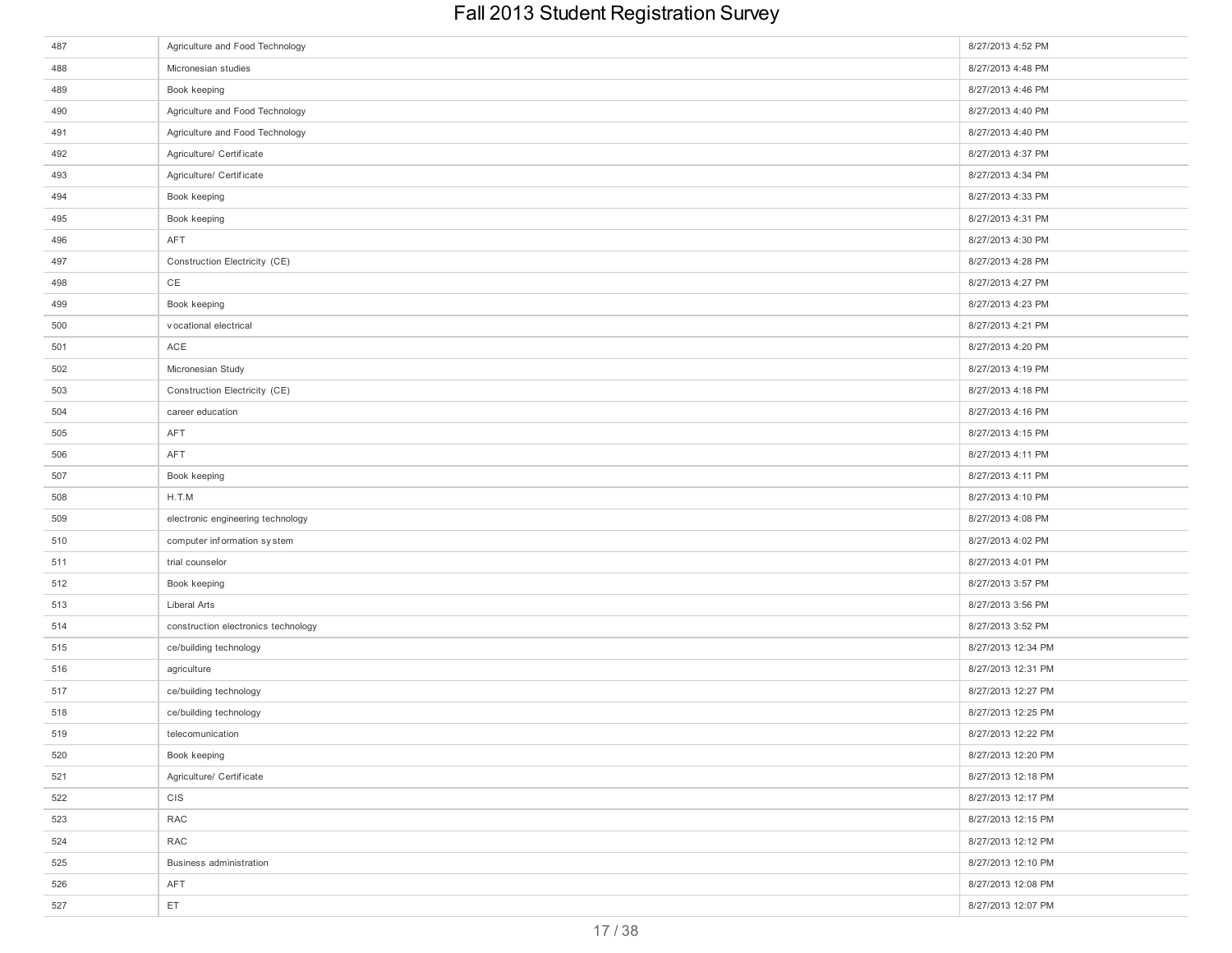| 528 | ACE I                                | 8/27/2013 12:06 PM |
|-----|--------------------------------------|--------------------|
| 529 | <b>VTM</b>                           | 8/27/2013 12:05 PM |
| 530 | Hospitality Tourism Management (HTM) | 8/27/2013 12:04 PM |
| 531 | Agriculture and Food Technology      | 8/27/2013 11:53 AM |
| 532 | teacher Prep.                        | 8/27/2013 11:52 AM |
| 533 | Business- accounting                 | 8/27/2013 11:51 AM |
| 534 | certificate/ Secreterial Science     | 8/27/2013 11:48 AM |
| 535 | Hospitality Tourism Management (HTM) | 8/27/2013 11:41 AM |
| 536 | Secretarial Science                  | 8/27/2013 11:38 AM |
| 537 | construction electronics technology  | 8/27/2013 11:35 AM |
| 538 | Business administration              | 8/27/2013 11:32 AM |
| 539 | Carpentry                            | 8/27/2013 11:31 AM |
| 540 | Liberal Arts                         | 8/27/2013 11:28 AM |
| 541 | Book keeping                         | 8/27/2013 11:23 AM |
| 542 | Agriculture/ Certificate             | 8/27/2013 11:21 AM |
| 543 | Construction Electricity (CE)        | 8/27/2013 11:17 AM |
| 544 | Secretarial Science                  | 8/27/2013 11:16 AM |
| 545 | Electricity                          | 8/27/2013 11:13 AM |
| 546 | Hospitality Tourism Management (HTM) | 8/27/2013 11:12 AM |
| 547 | Hospitality Tourism Management (HTM) | 8/27/2013 11:11 AM |
| 548 | Hospitality Tourism Management (HTM) | 8/27/2013 11:09 AM |
| 549 | Micronesian Study                    | 8/27/2013 11:07 AM |
| 550 | Book keeping                         | 8/27/2013 11:03 AM |
|     |                                      |                    |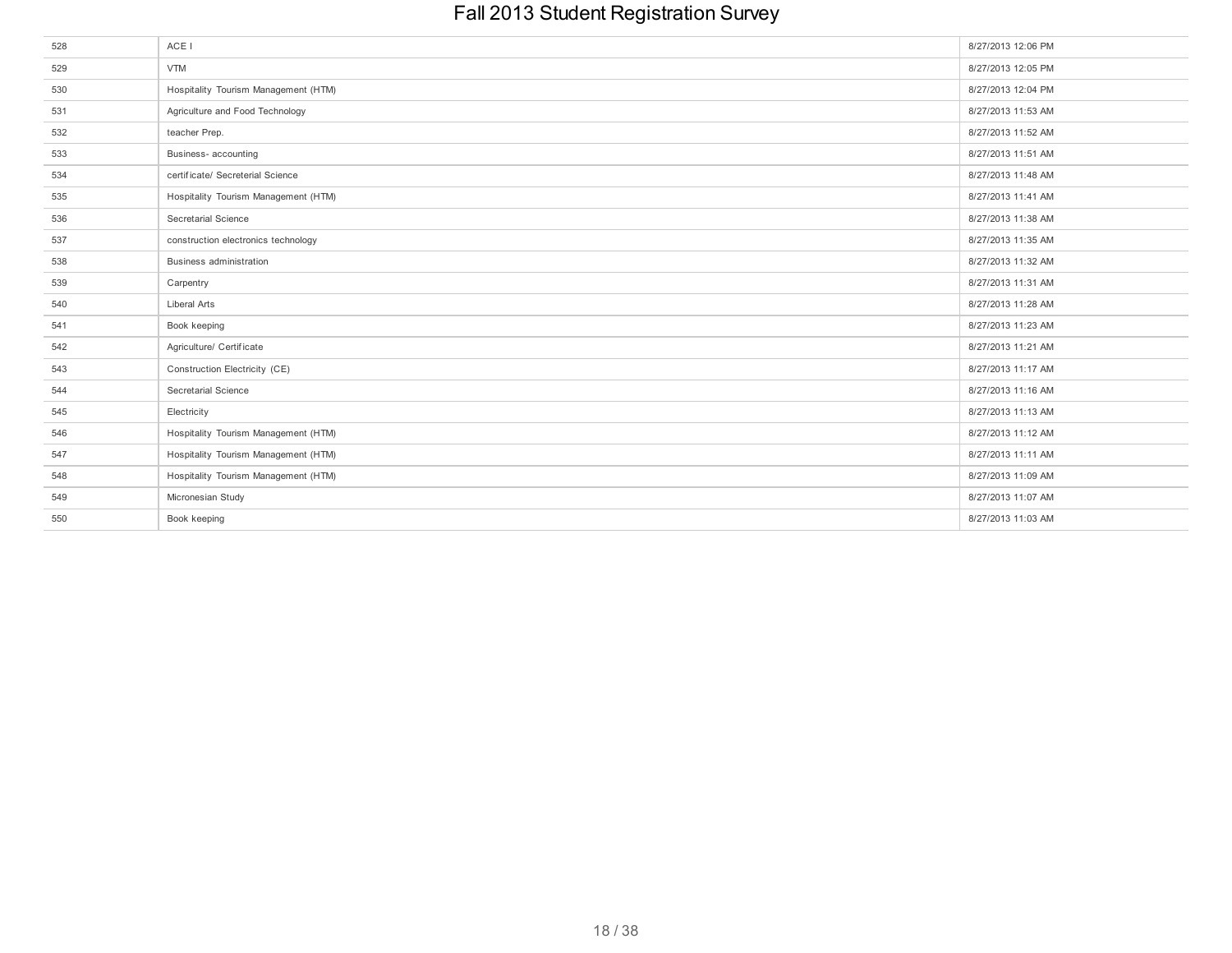#### **Q6 6. State of Origin:**



| <b>Answer Choices</b>  | Responses     |
|------------------------|---------------|
| Chuuk                  | 15.85%<br>97  |
| Kosrae                 | 12.42%<br>76  |
| Pohnpei                | 319<br>52.12% |
| Yap                    | 109<br>17.81% |
| Other (please specify) | 1.80%<br>11   |
| Total                  | 612           |

| $\#$           | Other (please specify) | Date               |
|----------------|------------------------|--------------------|
|                | Not Indicated          | 9/18/2013 3:00 PM  |
| $\overline{2}$ | Not Indicated          | 9/16/2013 11:07 AM |
| 3              | Not Indicated          | 9/16/2013 11:06 AM |
| $\overline{4}$ | Not Indicated          | 9/16/2013 10:36 AM |
| 5              | Not Indicated          | 9/16/2013 10:15 AM |
| 6              | Not Indicated          | 9/16/2013 10:13 AM |
| $\overline{7}$ | Not Indicated          | 9/16/2013 9:26 AM  |
| 8              | Japan                  | 9/10/2013 10:39 AM |
| 9              | Not Indicated          | 9/9/2013 12:08 PM  |
| 10             | Not Indicated          | 9/9/2013 11:31 AM  |
| 11             | Not Indicated          | 9/9/2013 11:11 AM  |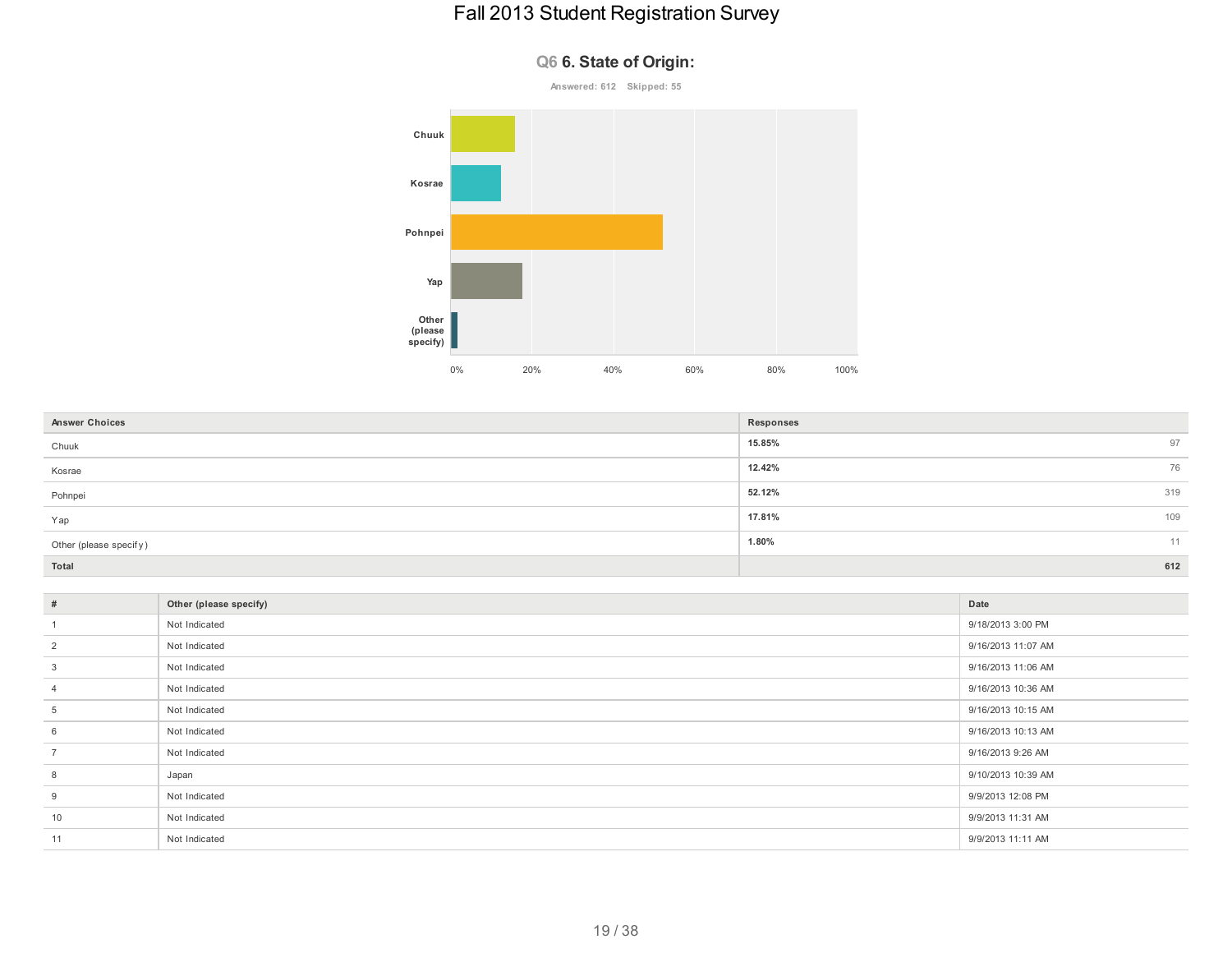#### **Q7 1. Hours set for registration.**



| <b>Answer Choices</b> | Responses |     |
|-----------------------|-----------|-----|
| Very satisfied        | 46.69%    | 303 |
| Satisfied             | 38.06%    | 247 |
| Neutral               | 11.25%    | 73  |
| Dissatisfied          | 3.08%     | 20  |
| Very Dissatisfied     | 0.92%     | 6   |
| Total                 |           | 649 |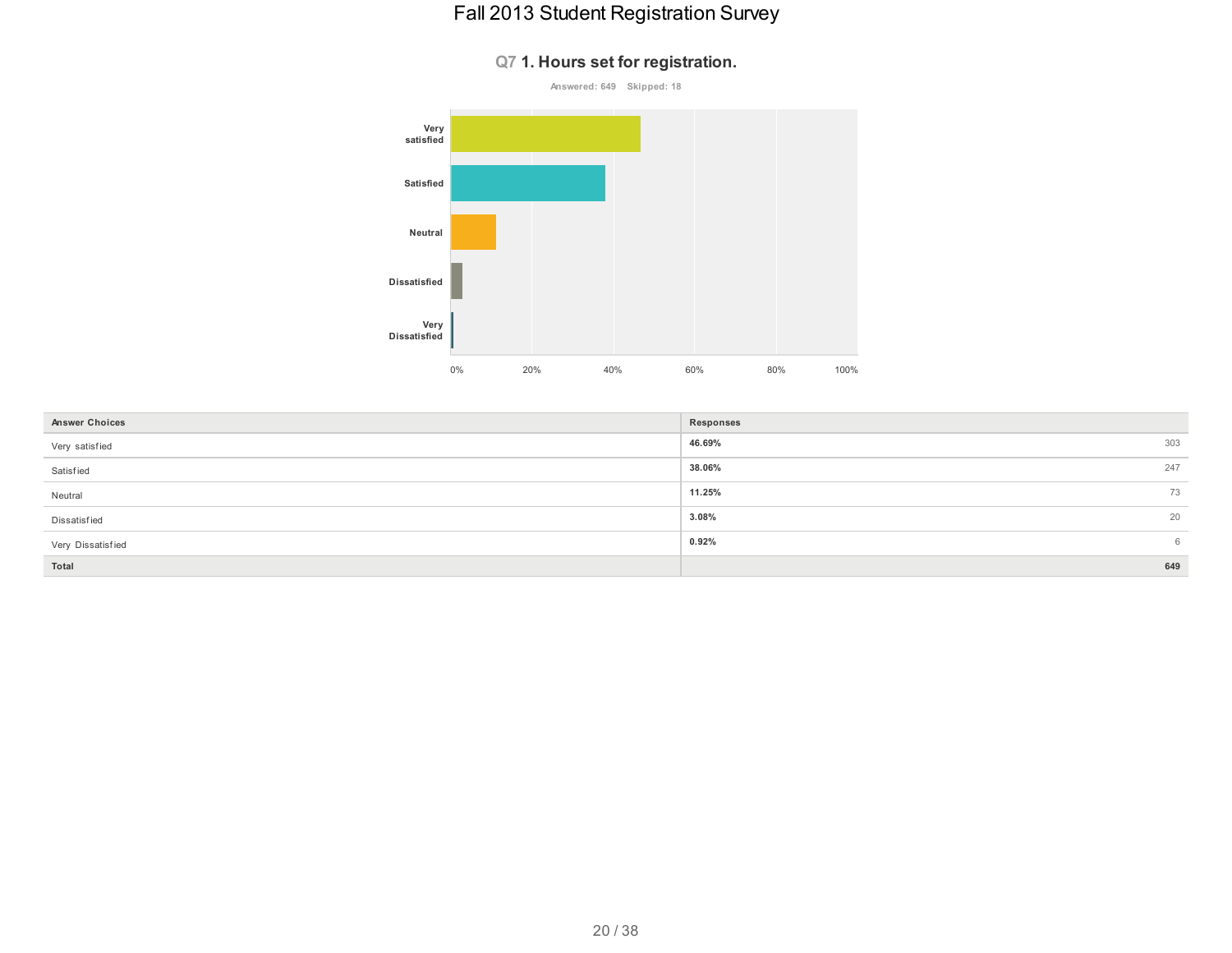# **Answered: 661 Skipped: 6 Very satisfied Satisfied Neutral Dissatisfied Very Dissatisfied** 0% 20% 40% 60% 80% 100%

| <b>Answer Choices</b> | Responses     |
|-----------------------|---------------|
| Very satisfied        | 46.60%<br>308 |
| Satisfied             | 42.21%<br>279 |
| Neutral               | 9.08%<br>60   |
| Dissatisfied          | 1.51%<br>10   |
| Very Dissatisfied     | 0.61%         |
| Total                 | 661           |

#### **Q8 2. Forms used for registration**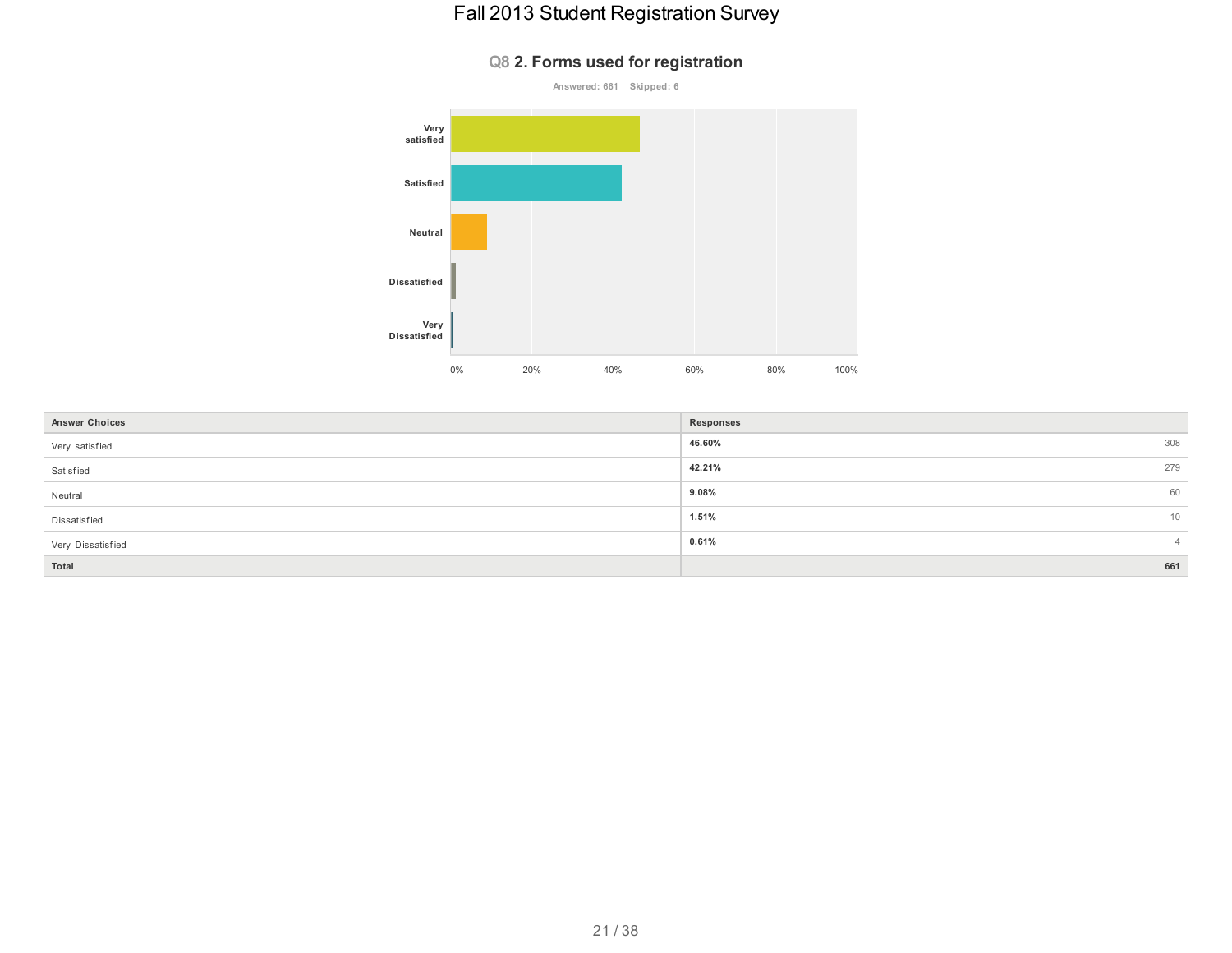#### **Q9 3. Location used for registration.**



| <b>Answer Choices</b> | Responses |          |
|-----------------------|-----------|----------|
| Very satisfied        | 44.22%    | 291      |
| Satisfied             | 41.49%    | 273      |
| Neutral               | 11.55%    | 76       |
| Dissatisfied          | 2.13%     | 14       |
| Very dissatisfied     | 0.61%     | $\Delta$ |
| Total                 |           | 658      |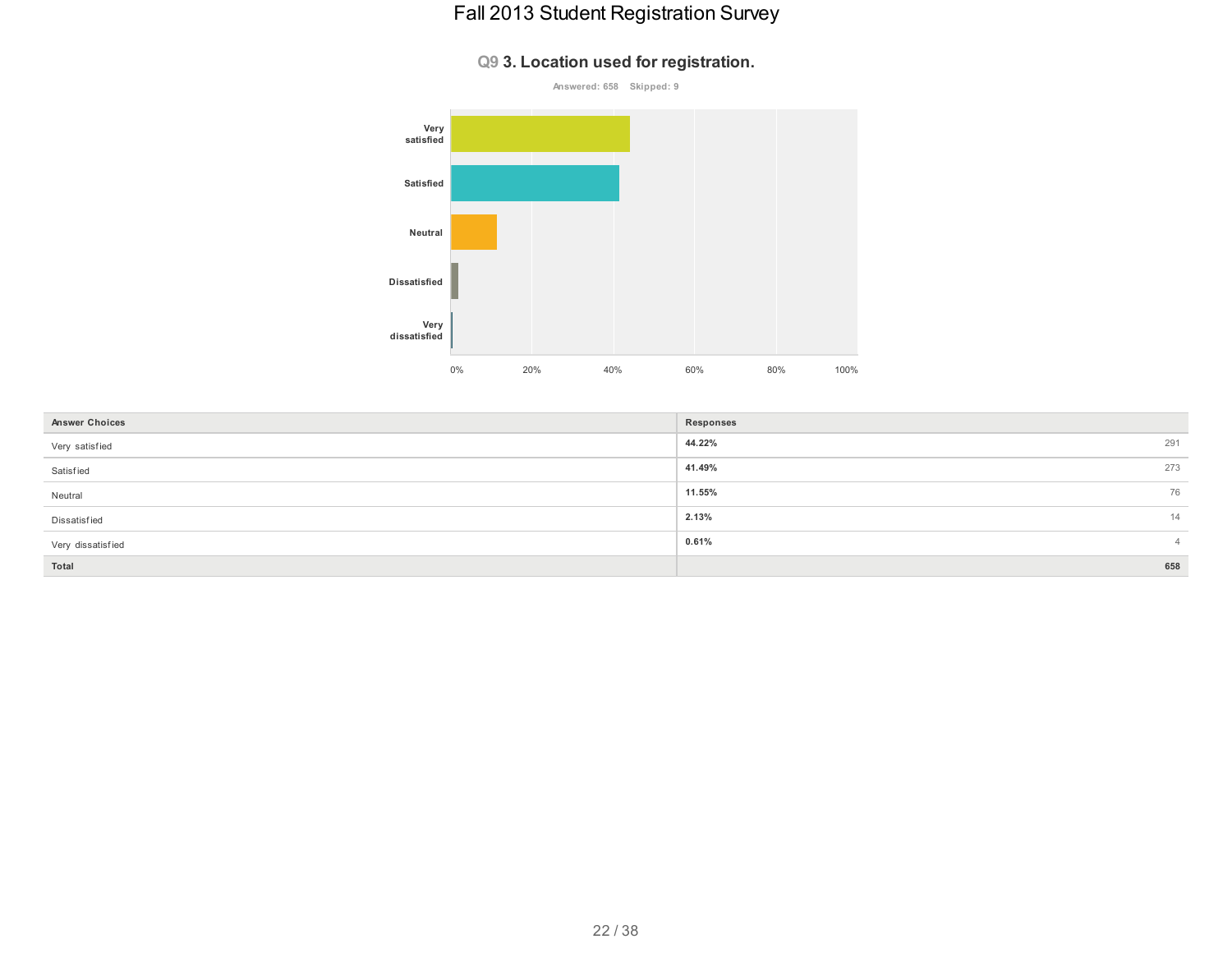#### **Q10 4. Lay-out used for registration.**



| <b>Answer Choices</b> | Responses |     |
|-----------------------|-----------|-----|
| Very Satisfied        | 36.43%    | 239 |
| Satisfied             | 47.41%    | 311 |
| Neutral               | 12.50%    | 82  |
| Dissatisfied          | 2.59%     | 17  |
| Very dissatisfied     | 1.07%     | -   |
| Total                 |           | 656 |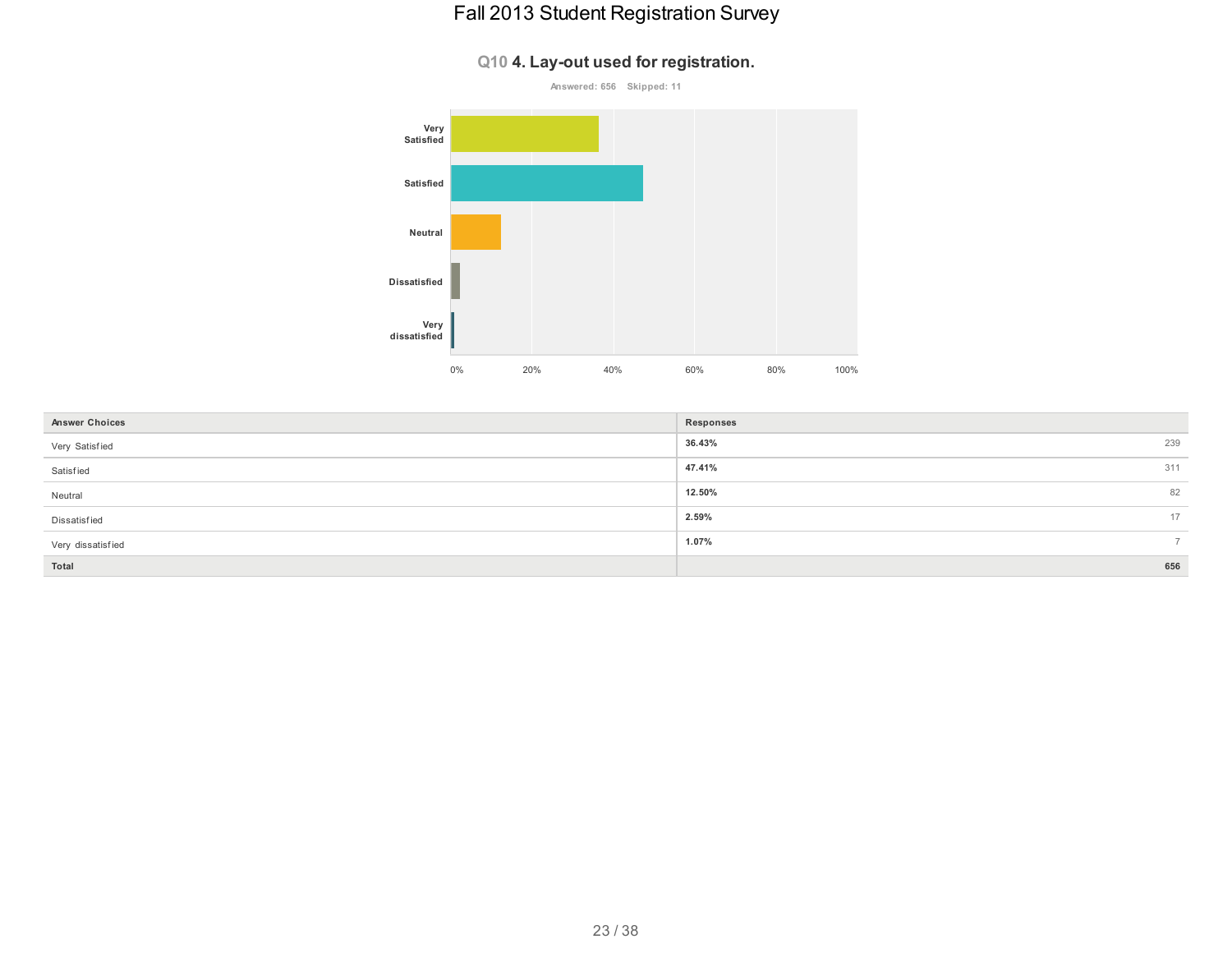#### **Q11 5. Helpfulness of Admission & Records staff**



| <b>Answer Choices</b> | Responses |     |
|-----------------------|-----------|-----|
| Very satisfied        | 49.02%    | 326 |
| Satisfied             | 38.95%    | 259 |
| Neutral               | 8.57%     | 57  |
| Dissatisfied          | 2.71%     | 18  |
| Very dissatisfied     | 0.75%     | 5   |
| Total                 |           | 665 |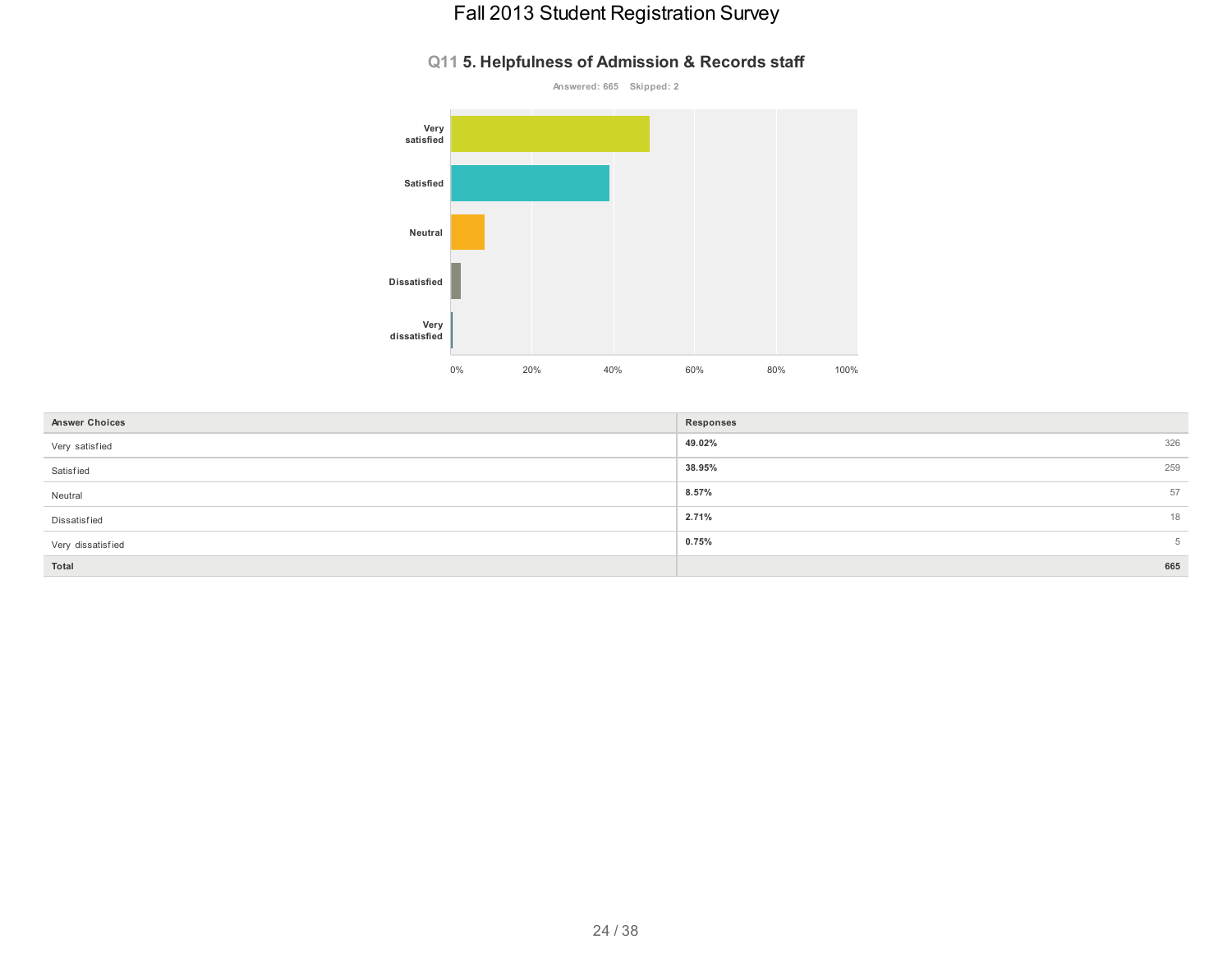#### **Q12 6. Helpfulness of Financial Aid Office Staff**



| <b>Answer Choices</b> | Responses |     |
|-----------------------|-----------|-----|
| Very satisfied        | 49.32%    | 326 |
| Satisfied             | 36.76%    | 243 |
| Neutral               | 11.04%    | 73  |
| Dissatisfied          | 2.27%     | 15  |
| Very dissatisfied     | 0.61%     |     |
| Total                 |           | 661 |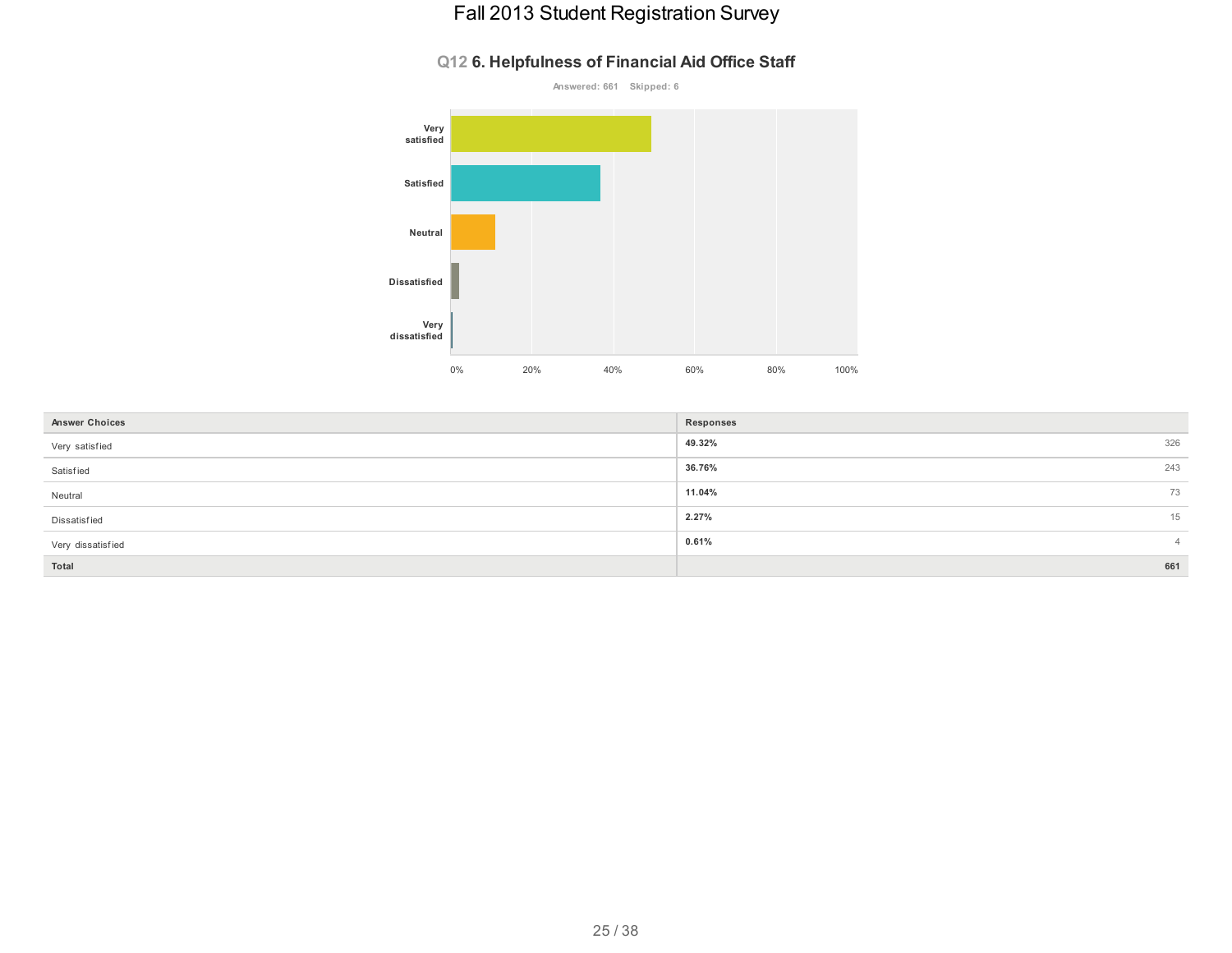#### **Q13 7. Helpfulness of Business Office Staff**



| <b>Answer Choices</b> | Responses |                 |
|-----------------------|-----------|-----------------|
| Very satisfied        | 48.32%    | 317             |
| Satisfied             | 40.09%    | 263             |
| Neutral               | 8.84%     | 58              |
| Dissatisfied          | 2.29%     | 15              |
| Very dissatisfied     | 0.46%     | $3\phantom{.0}$ |
| Total                 |           | 656             |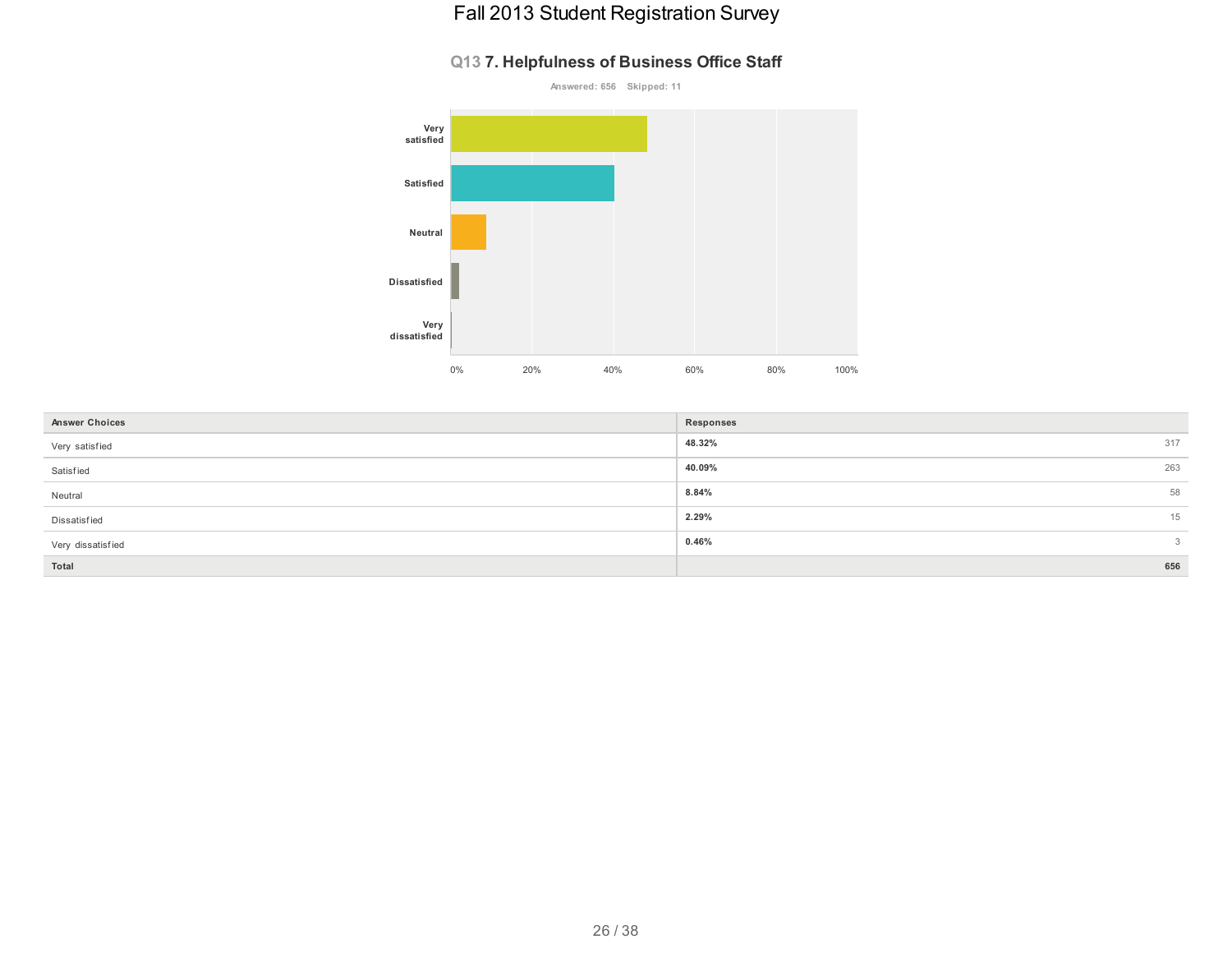#### **Q14 8. Helpfulness of Peer Guides**



| <b>Answer Choices</b> | Responses |     |
|-----------------------|-----------|-----|
| Very satisfied        | 48.64%    | 322 |
| Satisfied             | 37.46%    | 248 |
| Neutral               | 9.21%     | 61  |
| Dissatisfied          | 3.78%     | 25  |
| Very dissatisfied     | 0.91%     | 6   |
| Total                 |           | 662 |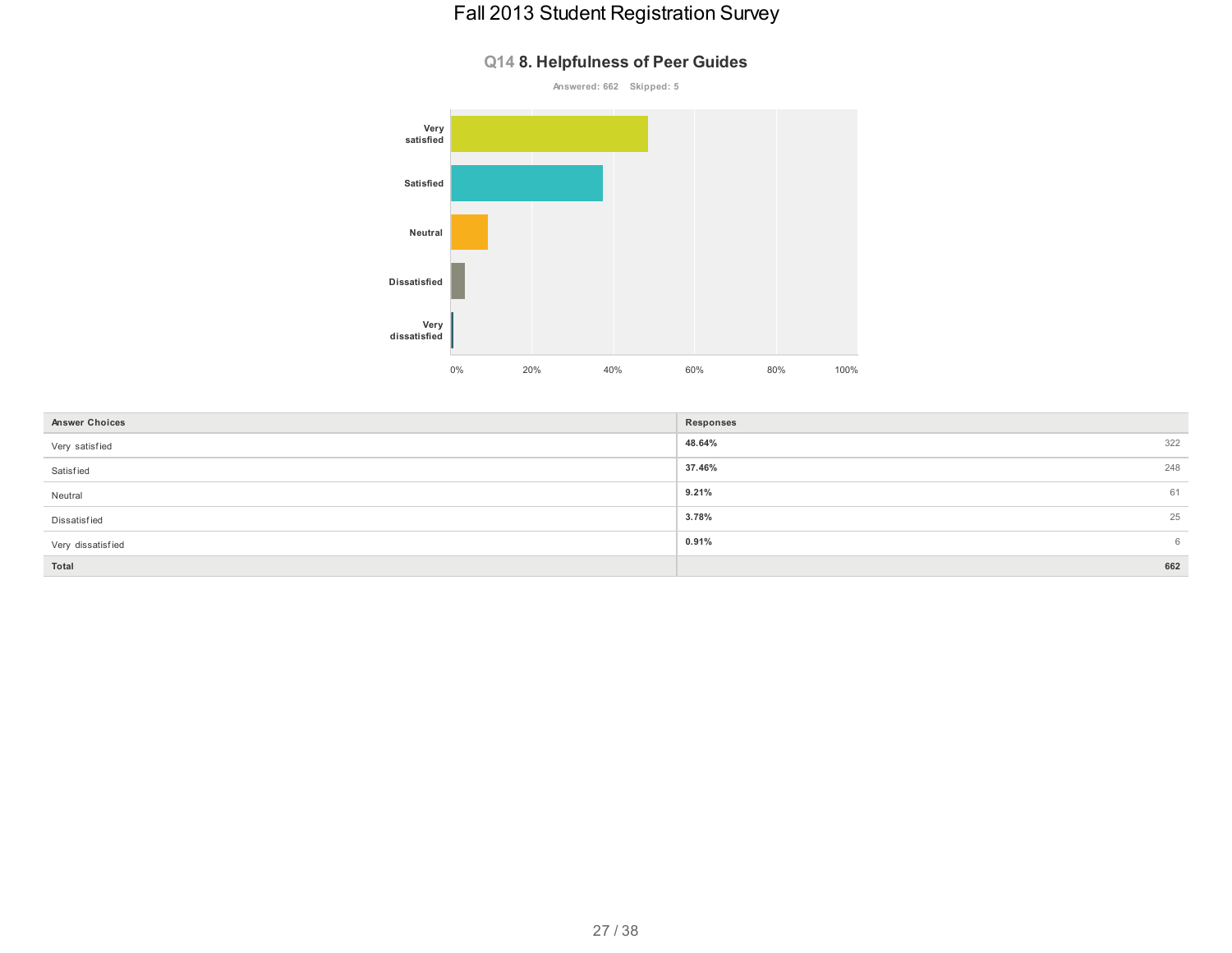#### **Q15 9. Helpfulness of Information Technology Office staff**



| <b>Answer Choices</b> | Responses |     |
|-----------------------|-----------|-----|
| Very satisfied        | 41.92%    | 275 |
| Satisfied             | 42.23%    | 277 |
| Neutral               | 13.11%    | 86  |
| Dissatisfied          | 1.83%     | 12  |
| Very dissatisfied     | 0.91%     | 6   |
| Total                 |           | 656 |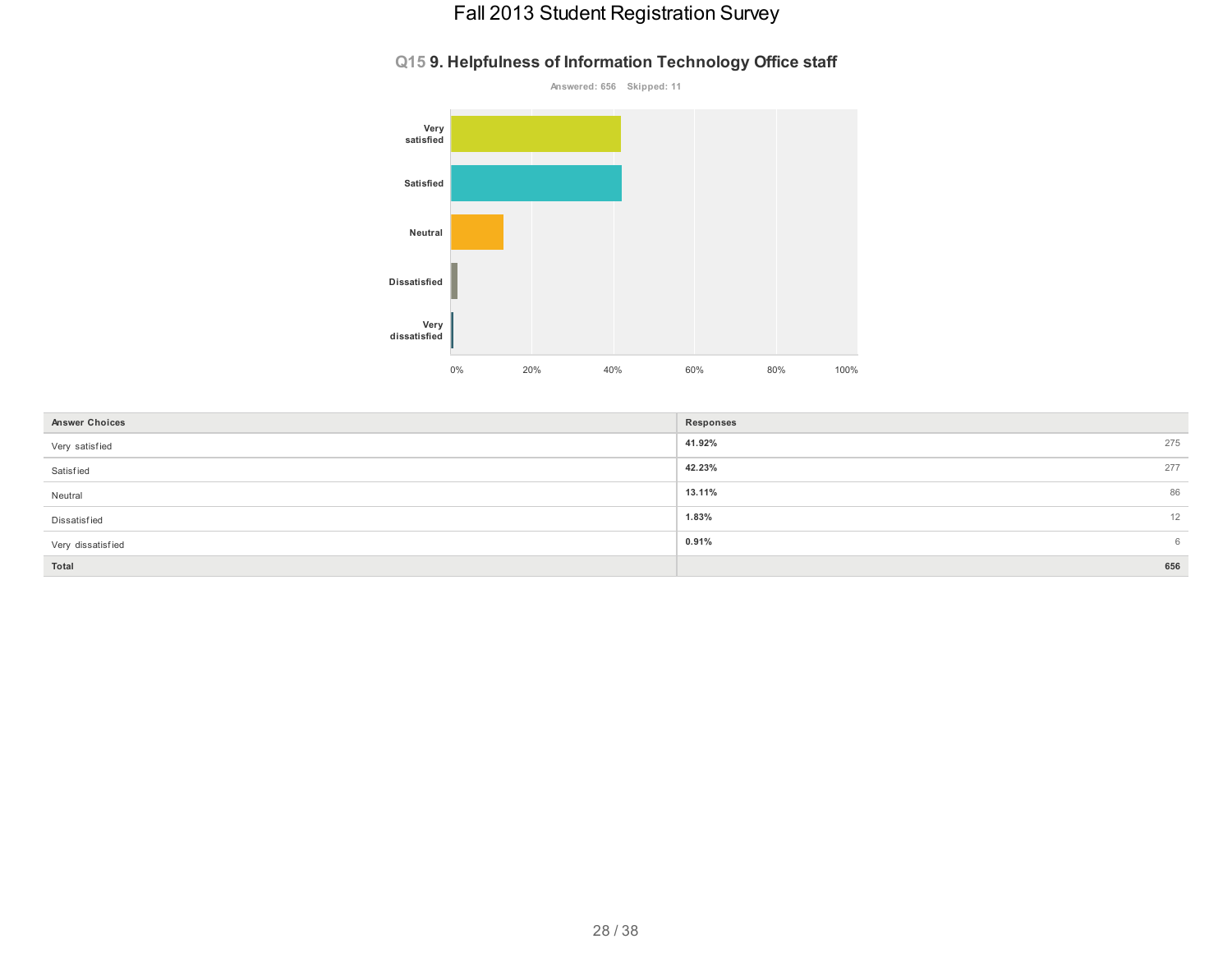#### **Q16 10. Academic advising at the registration site**



| <b>Answer Choices</b> | Responses |     |
|-----------------------|-----------|-----|
|                       |           |     |
| Very satisfied        | 42.64%    | 278 |
| Satisfied             | 40.03%    | 261 |
| Neutral               | 14.57%    | 95  |
| Dissatisfied          | 1.99%     | 13  |
| Very dissatisfied     | 0.77%     | 5   |
| Total                 |           | 652 |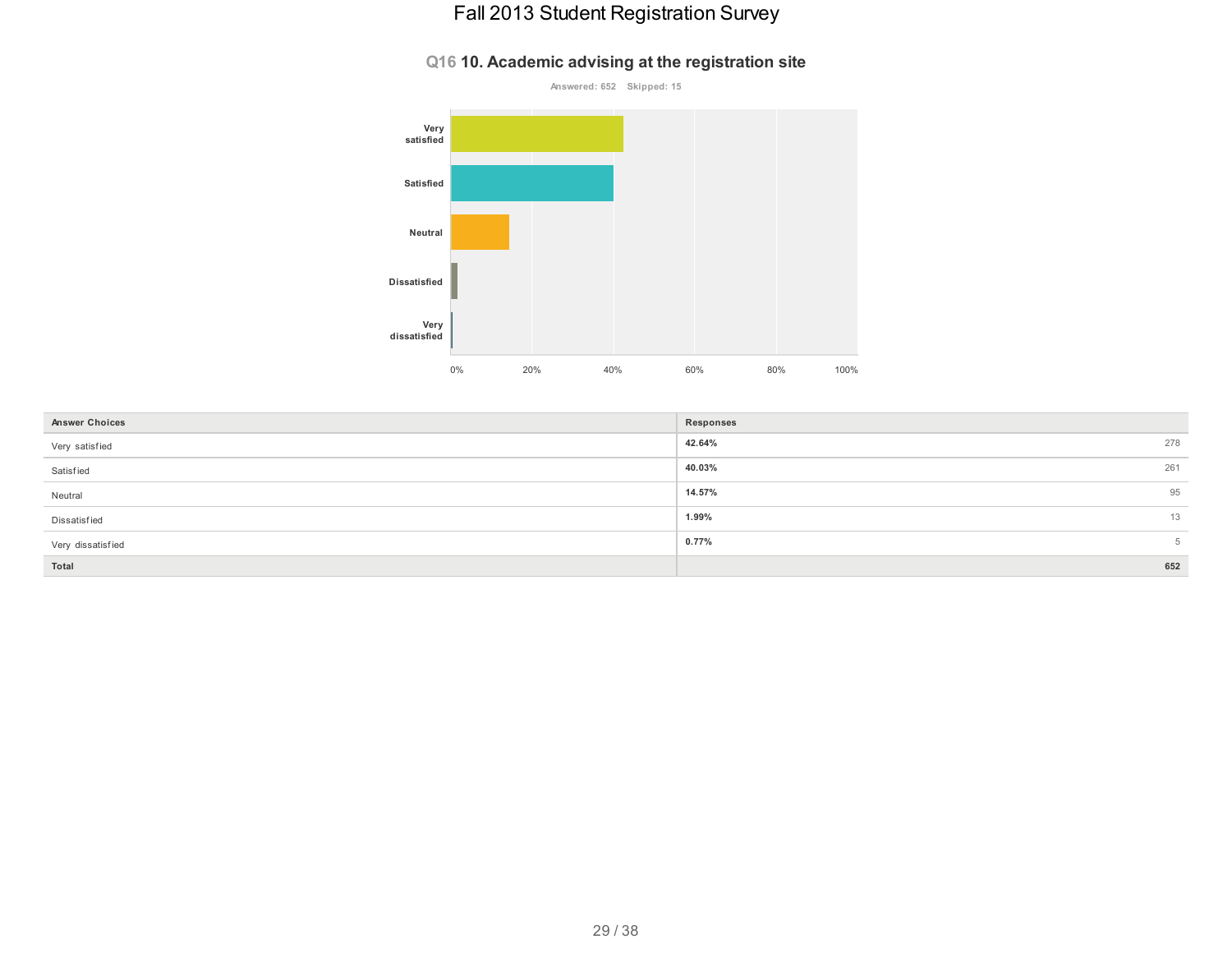#### **Q17 11. Availability of courses for my program**



| <b>Answer Choices</b> | Responses |              |
|-----------------------|-----------|--------------|
| Very satisfied        | 42.81%    | 280          |
| Satisfied             | 40.06%    | 262          |
| Neutral               | 12.84%    | 84           |
| Dissatisfied          | 3.82%     | 25           |
| Very dissatisfied     | 0.46%     | $\mathbf{3}$ |
| Total                 |           | 654          |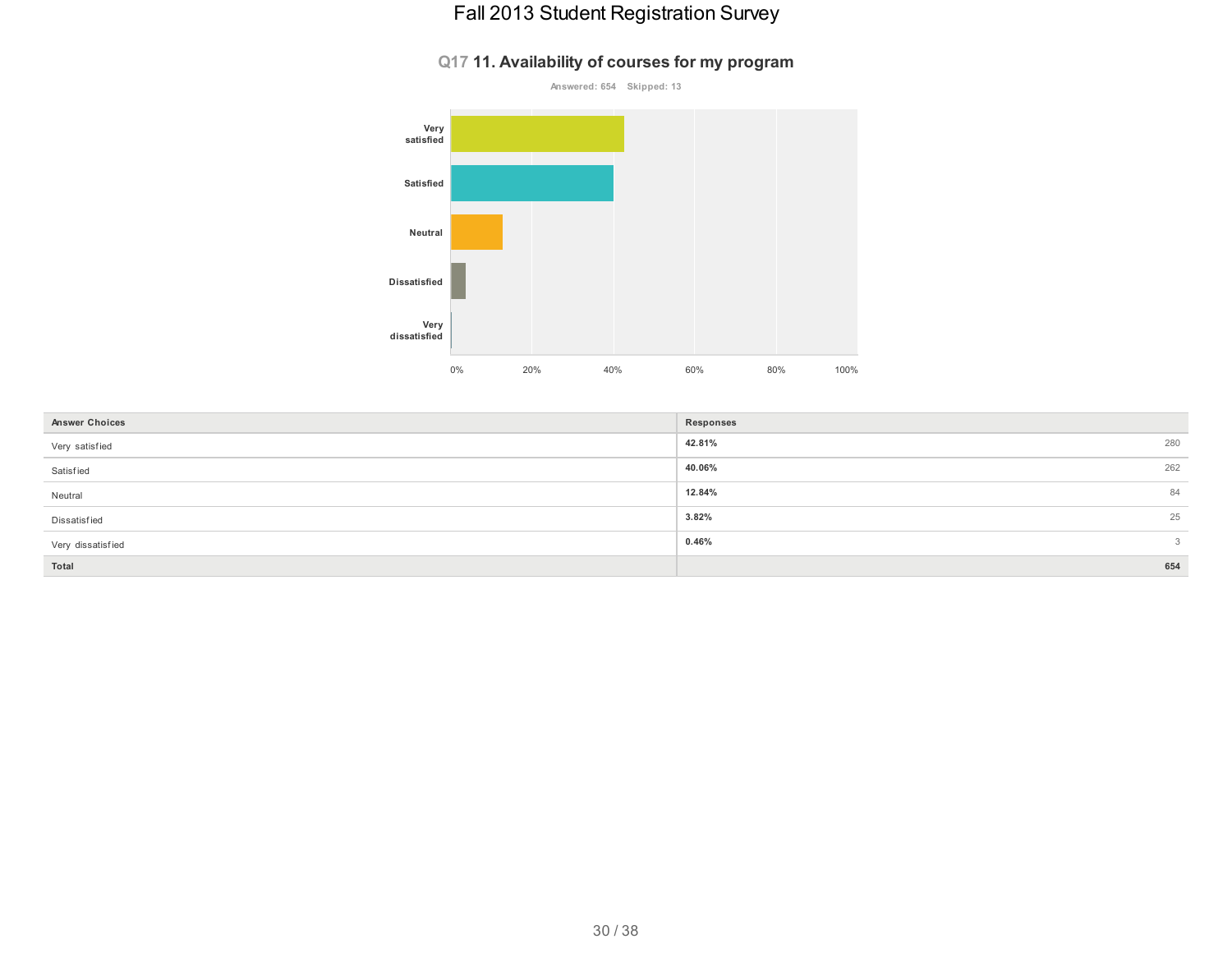**Q18 12. Bill paying process**

# **Answered: 652 Skipped: 15 Very satisfied Satisfied Neutral Dissatisfied Very dissatisfied** 0% 20% 40% 60% 80% 100%

| <b>Answer Choices</b> | Responses |     |
|-----------------------|-----------|-----|
| Very satisfied        | 41.10%    | 268 |
| Satisfied             | 38.80%    | 253 |
| Neutral               | 15.34%    | 100 |
| Dissatisfied          | $3.07\%$  | 20  |
| Very dissatisfied     | 1.69%     | 11  |
| Total                 |           | 652 |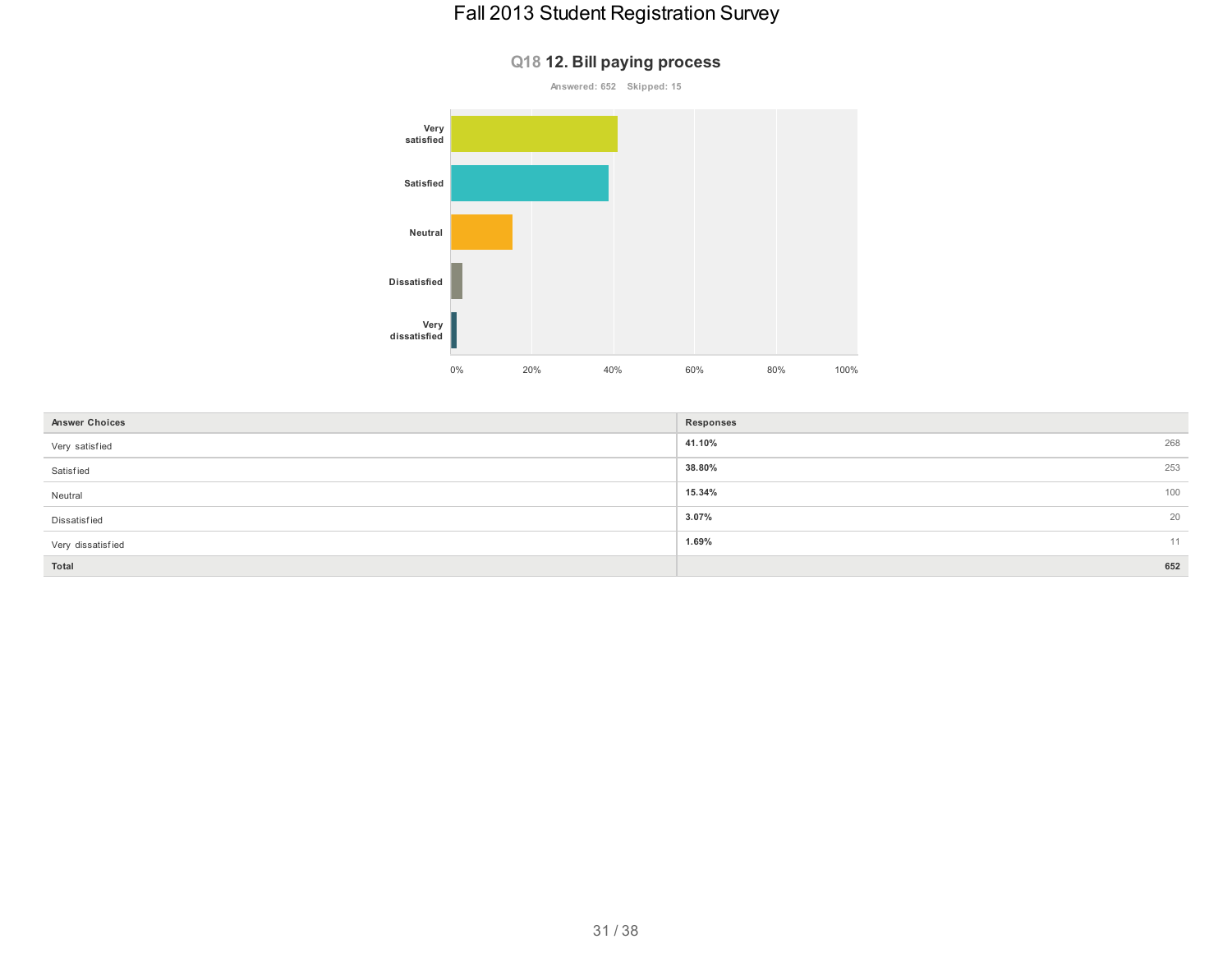#### **Q19 13. TIME involved in completing registration process**



| <b>Answer Choices</b> | Responses |     |
|-----------------------|-----------|-----|
| Very satisfied        | 39.57%    | 260 |
| Satisfied             | 38.05%    | 250 |
| Neutral               | 16.13%    | 106 |
| Dissatisfied          | 3.96%     | 26  |
| Very dissatisfied     | 2.28%     | 15  |
| Total                 |           | 657 |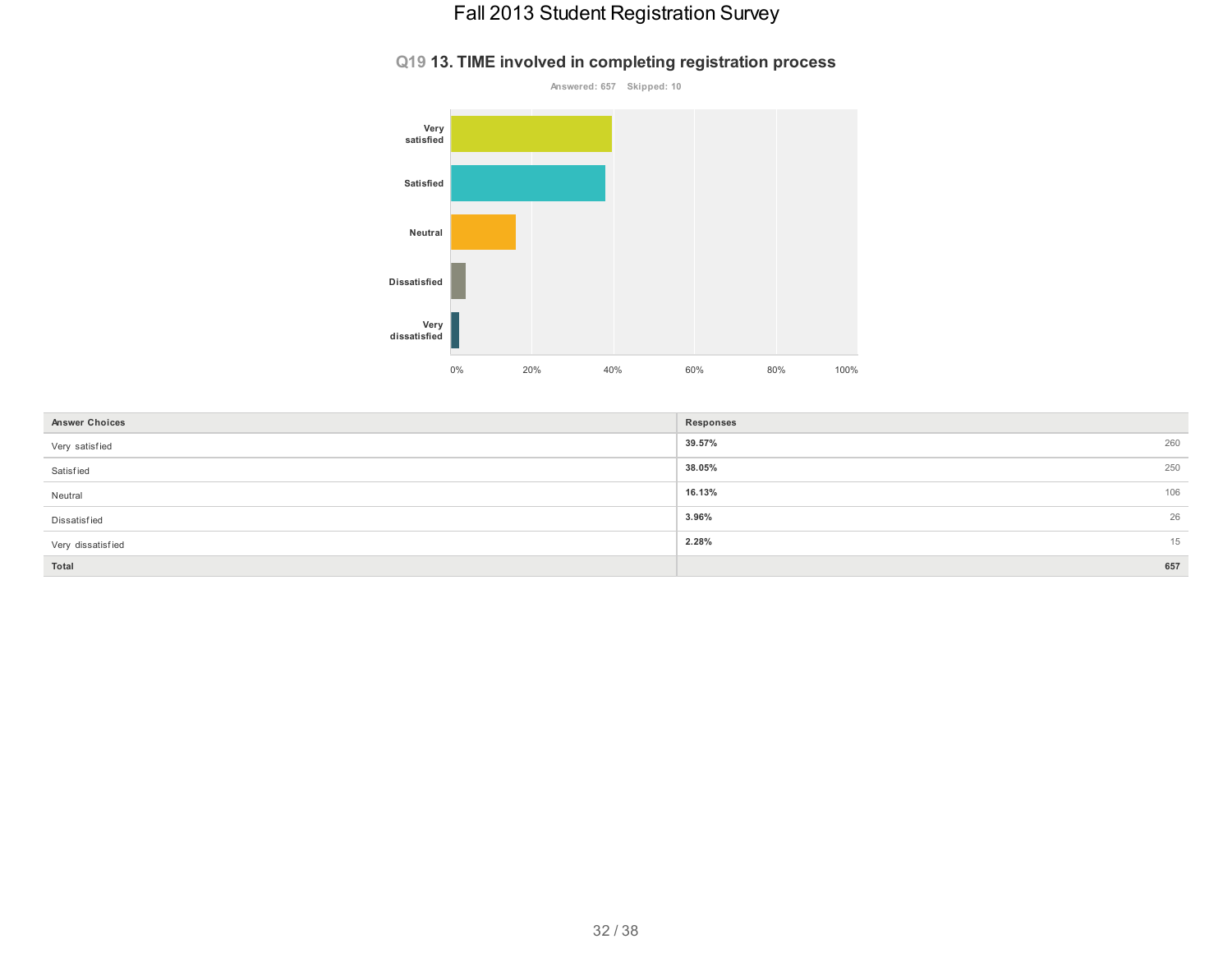#### **Q20 14. Overall satisfaction with registration process**



| <b>Answer Choices</b> | Responses |     |
|-----------------------|-----------|-----|
| Very satisfied        | 42.77%    | 281 |
| Satisfied             | 41.40%    | 272 |
| Neutral               | 12.02%    | 79  |
| Dissatisfied          | 2.28%     | 15  |
| Very dissatisfied     | 1.52%     | 10  |
| Total                 |           | 657 |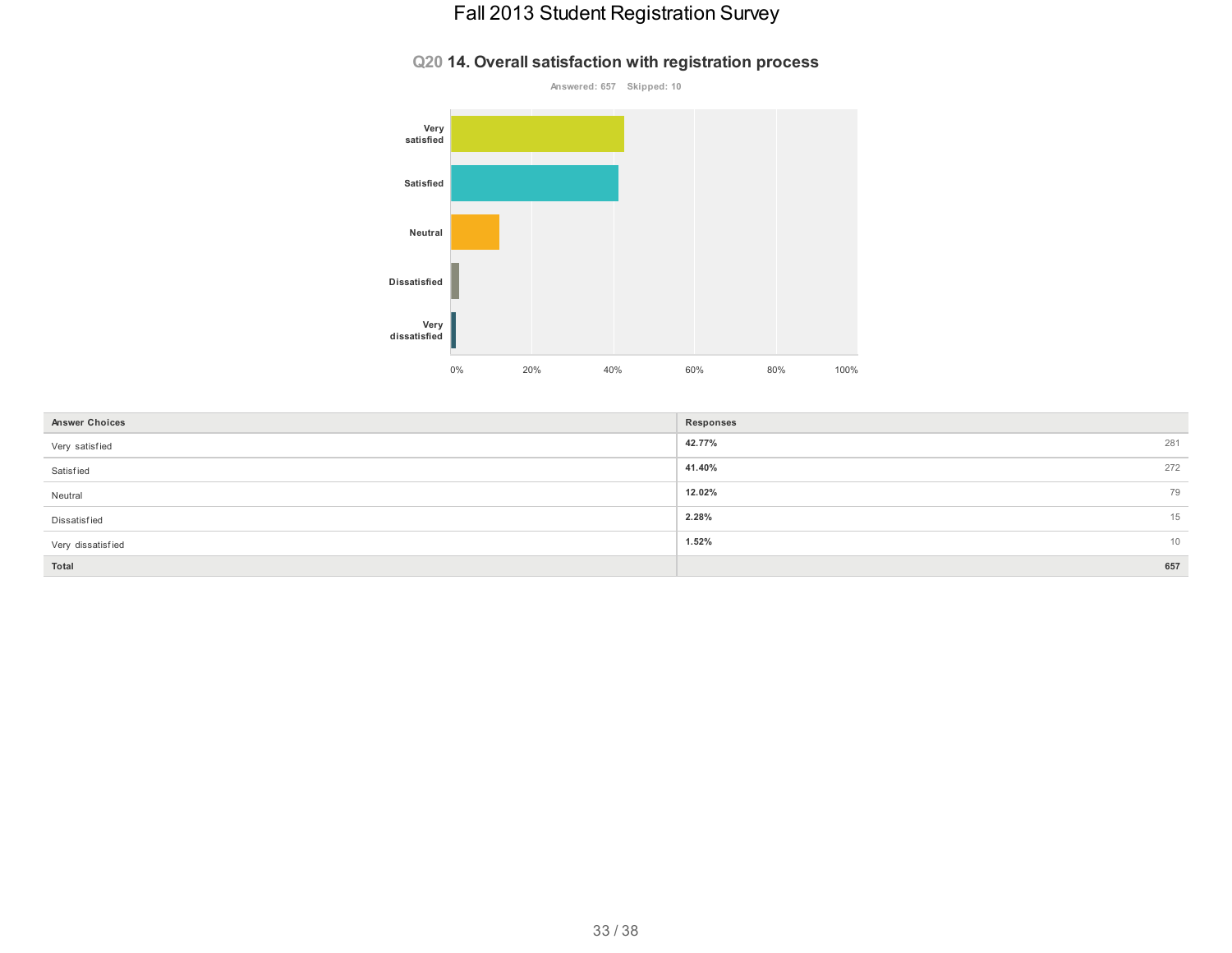#### Q21 2. What are some positive or negative things that you observed about the registration process? Please feel free to comment or make **recommendations in this section.**

**Answered: 167 Skipped: 500**

| $\#$           | Responses                                                                                         | Date               |
|----------------|---------------------------------------------------------------------------------------------------|--------------------|
| $\mathbf{1}$   | every thing is fine.                                                                              | 9/18/2013 3:08 PM  |
| $\overline{2}$ | Need more cake.                                                                                   | 9/18/2013 3:03 PM  |
| 3              | Its all good.                                                                                     | 9/18/2013 3:02 PM  |
| 4              | In positive things, everything is good. I am done very well because of they're helpful.           | 9/18/2013 2:58 PM  |
| 5              | This new year registration is awesome.                                                            | 9/18/2013 2:54 PM  |
| 6              | I got tired of waiting for my instructor to sign my form.                                         | 9/18/2013 2:49 PM  |
| $\overline{7}$ | Nothing at all. Every thing is fine.                                                              | 9/18/2013 2:48 PM  |
| 8              | No negativesOne positive, the place of registration. (specious and cool)                          | 9/18/2013 2:41 PM  |
| 9              | Everything is all good.                                                                           | 9/18/2013 2:09 PM  |
| 10             | Thank you.                                                                                        | 9/18/2013 1:45 PM  |
| 11             | The staffs are too strict, some of the staffs arrive too late, and other things are fine.         | 9/18/2013 1:41 PM  |
| 12             | The registration process was good.                                                                | 9/18/2013 11:38 AM |
| 13             | Way easy and very fast                                                                            | 9/18/2013 10:29 AM |
| 14             | HOW YOU MANAGE TO CONTROL US IS NOT ENOUGH                                                        | 9/16/2013 12:35 PM |
| 15             | YOU NEED MORE STAFF SO WE CAN GET EVERYTHING DONE SO FAST.                                        | 9/16/2013 12:28 PM |
| 16             | THE STUDENT KEPT CUTTING LINE SO IT TOOK A LOT OF TIME.                                           | 9/16/2013 11:39 AM |
| 17             | THE STUDENT KEPT CUTTING LINE SO IT TOOK A LOT OF TIME.                                           | 9/16/2013 11:36 AM |
| 18             | Improving                                                                                         | 9/16/2013 11:36 AM |
| 19             | The location should be moved to a bigger building with more space.                                | 9/16/2013 11:29 AM |
| 20             | Keep up the good luck                                                                             | 9/16/2013 11:28 AM |
| 21             | GLAD REGISTRATION OVER CANT WAIT TILL SCHOOL START.                                               | 9/16/2013 11:27 AM |
| 22             | COM is doing fine. Keep up the good work.                                                         | 9/16/2013 11:26 AM |
| 23             | OK                                                                                                | 9/16/2013 11:22 AM |
| 24             | KEEP UP THE GOOD WORK THANK YOU                                                                   | 9/16/2013 11:17 AM |
| 25             | IT REALLY MESSY YOU GUYS HAVE TO MAKE BETTER FOR THE NEXT TIME                                    | 9/16/2013 11:15 AM |
| 26             | I FELL TICKLING DURING THE REGISTRATION DAY. AND SO MANY GIRL NICE                                | 9/16/2013 11:13 AM |
| 27             | Need to recognize students need                                                                   | 9/16/2013 11:11 AM |
| 28             | ITS REALLY COMFORTABLE BUT ITS TOO LATE TO SAY GOOD BYE TO YOU MAM!                               | 9/16/2013 11:10 AM |
| 29             | good room in aircon. for the registration. so late, the registration process takes a lot of time. | 9/16/2013 11:07 AM |
| 30             | Very Good. Thank you                                                                              | 9/16/2013 11:05 AM |
| 31             | Please be on time, so we can finish early.                                                        | 9/16/2013 11:03 AM |
| 32             | Nothing negative or positiveGreat work.                                                           | 9/16/2013 11:00 AM |
| 33             | GoodAt least I am in College.                                                                     | 9/16/2013 10:34 AM |
| 34             | Ev ery thing was organized.                                                                       | 9/16/2013 10:33 AM |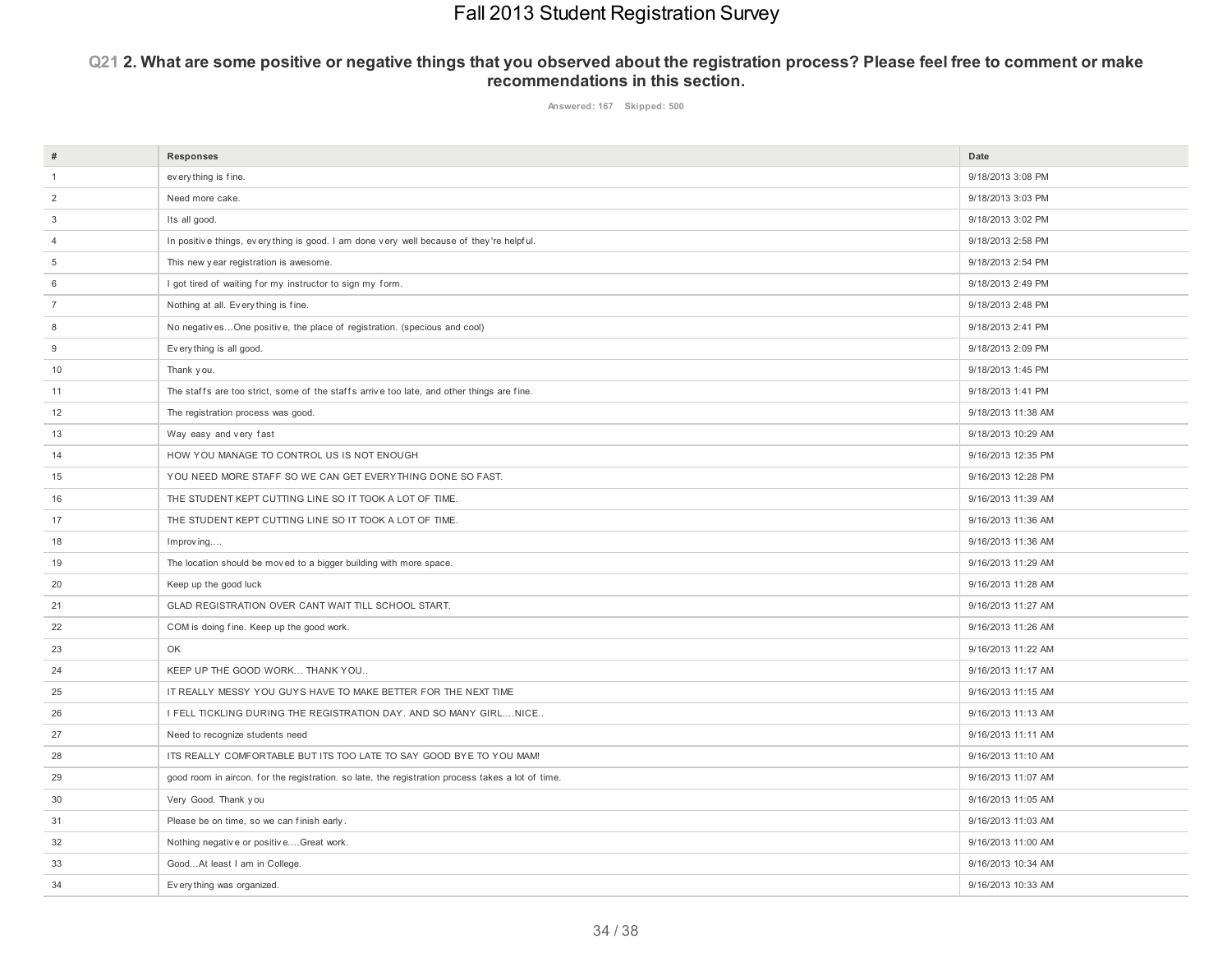| 35 | Perfect!                                                                                                                                                                                                                                                                                                                                                                                                                        | 9/16/2013 10:16 AM |
|----|---------------------------------------------------------------------------------------------------------------------------------------------------------------------------------------------------------------------------------------------------------------------------------------------------------------------------------------------------------------------------------------------------------------------------------|--------------------|
| 36 | Everything is okay with me. Good Job.                                                                                                                                                                                                                                                                                                                                                                                           | 9/16/2013 9:28 AM  |
| 37 | THERE'S SOME POSITIVE THING THAT I AGREE IN THESE REGISTRATION IS GOOD BECOUSE IT ACT UP GOOD AND THE ADVISER DOING THERE JOB TO MAKE US<br>COMPLETE OUR REGISTRATION.                                                                                                                                                                                                                                                          | 9/13/2013 6:05 PM  |
| 38 | I GET CONFUSED ABOUT GOING OR MOVING AROUND TO FIND MY CLASSES                                                                                                                                                                                                                                                                                                                                                                  | 9/13/2013 5:57 PM  |
| 39 | THANK YOU AND ITS ALL GOOD. YOU HAVE ALREADY OVERCOME MY DIFFICULTIES                                                                                                                                                                                                                                                                                                                                                           | 9/13/2013 5:50 PM  |
| 40 | MAKE ME FEEL HUNGRY                                                                                                                                                                                                                                                                                                                                                                                                             | 9/13/2013 5:45 PM  |
| 41 | I FEEL COMFORTABLE DURING THE REGISTRATION.                                                                                                                                                                                                                                                                                                                                                                                     | 9/13/2013 5:41 PM  |
| 42 | EVERYTHING IS SO GOOD                                                                                                                                                                                                                                                                                                                                                                                                           | 9/13/2013 5:39 PM  |
| 43 | WELL, IT IS A GOOD REGISTRATION. IT WENT SMOOTHLY AND I AM VERY PLEASED WITH EVERYTHING. THANK YOU ALL                                                                                                                                                                                                                                                                                                                          | 9/13/2013 5:27 PM  |
| 44 | WELL, ACTUALLY POSITIVE IS I GET TO FINISH EARLY BUT THE THING IS, CROSSING WAS A BIG THING. AND I HOPE I ENJOYED THIS FALL.:)                                                                                                                                                                                                                                                                                                  | 9/13/2013 5:24 PM  |
| 45 | NOTHING EVERYTHING IS  OK.                                                                                                                                                                                                                                                                                                                                                                                                      | 9/13/2013 5:20 PM  |
| 46 | THERE IS A NEGATIVE AND POSITIVE THING THAT I RECOMMENDED IN THIS REGISTRATION TIME. THE POSITIVE THING IS THE SNACK, BUT THE NEGATIVE THING IS<br>TOO MANY STUDENT BUT LESS STAFF OR ADVISERS.                                                                                                                                                                                                                                 | 9/13/2013 5:12 PM  |
| 47 | ALL CLEAR :)                                                                                                                                                                                                                                                                                                                                                                                                                    | 9/13/2013 5:05 PM  |
| 48 | ALL CLEAR :)                                                                                                                                                                                                                                                                                                                                                                                                                    | 9/13/2013 5:03 PM  |
| 49 | NO COMMENT                                                                                                                                                                                                                                                                                                                                                                                                                      | 9/13/2013 4:51 PM  |
| 50 | No comments                                                                                                                                                                                                                                                                                                                                                                                                                     | 9/12/2013 5:32 PM  |
| 51 | Thank you.                                                                                                                                                                                                                                                                                                                                                                                                                      | 9/12/2013 5:30 PM  |
| 52 | No comments                                                                                                                                                                                                                                                                                                                                                                                                                     | 9/12/2013 5:28 PM  |
| 53 | No comments                                                                                                                                                                                                                                                                                                                                                                                                                     | 9/12/2013 5:27 PM  |
| 54 | No comments                                                                                                                                                                                                                                                                                                                                                                                                                     | 9/12/2013 5:26 PM  |
| 55 | No comments                                                                                                                                                                                                                                                                                                                                                                                                                     | 9/12/2013 5:22 PM  |
| 56 | The registration was very good. I didn't feel loast or confused. I know what I was supposed to do. All in all the process was superb.                                                                                                                                                                                                                                                                                           | 9/12/2013 5:18 PM  |
| 57 | The registration process went well. I did not have any thing to say except job well done!                                                                                                                                                                                                                                                                                                                                       | 9/12/2013 5:16 PM  |
| 58 | No comments                                                                                                                                                                                                                                                                                                                                                                                                                     | 9/12/2013 5:13 PM  |
| 59 | No Comments                                                                                                                                                                                                                                                                                                                                                                                                                     | 9/12/2013 5:11 PM  |
| 60 | No Comments.                                                                                                                                                                                                                                                                                                                                                                                                                    | 9/12/2013 5:10 PM  |
| 61 | No comments.                                                                                                                                                                                                                                                                                                                                                                                                                    | 9/12/2013 5:09 PM  |
| 62 | Everything is ok.                                                                                                                                                                                                                                                                                                                                                                                                               | 9/12/2013 5:06 PM  |
| 63 | Nothing. Everything is normal.                                                                                                                                                                                                                                                                                                                                                                                                  | 9/12/2013 4:59 PM  |
| 64 | Information Technology (IT) staff were poorly managed to hook up the printer to print our class schedules and whose responsible for accessing. That slows down the students line up.                                                                                                                                                                                                                                            | 9/12/2013 4:55 PM  |
| 65 | Positive things that I have seen during the registration are the time and place. I am very satisfied with it. Some negative things that I have seen are the courses that I really need for<br>my program are not offered during registration. Date and time that makes me wonder on how should I make my registration based on my IDP.                                                                                          | 9/12/2013 4:52 PM  |
| 66 | No comments for now                                                                                                                                                                                                                                                                                                                                                                                                             | 9/12/2013 4:47 PM  |
| 67 | No comments!                                                                                                                                                                                                                                                                                                                                                                                                                    | 9/12/2013 4:45 PM  |
| 68 | I've been encountered many times here int his campus as half and half. What I mean for my comment is that it's good so far but as for the negative way, I think this campus should<br>rely on the time that we're to start for our classes. You know sometimes we couldn't make our classes in the morning like 8:00 something. So I recommend you guys to look closely<br>so that you guys could help your students. Thank you | 9/12/2013 4:42 PM  |
| 69 | No comment                                                                                                                                                                                                                                                                                                                                                                                                                      | 9/12/2013 4:33 PM  |
| 70 | Well, as I was registering for 2013 Fall semester, I sensed that some of the students that came to register early had been bashful and couldn't move, as late students came in and<br>cut in the line. I advise that some staff put in some efforts to encourage them (the bashful students) and get them out of their shells.                                                                                                  | 9/12/2013 4:30 PM  |
| 71 | The registration process is going well prepared                                                                                                                                                                                                                                                                                                                                                                                 | 9/12/2013 4:12 PM  |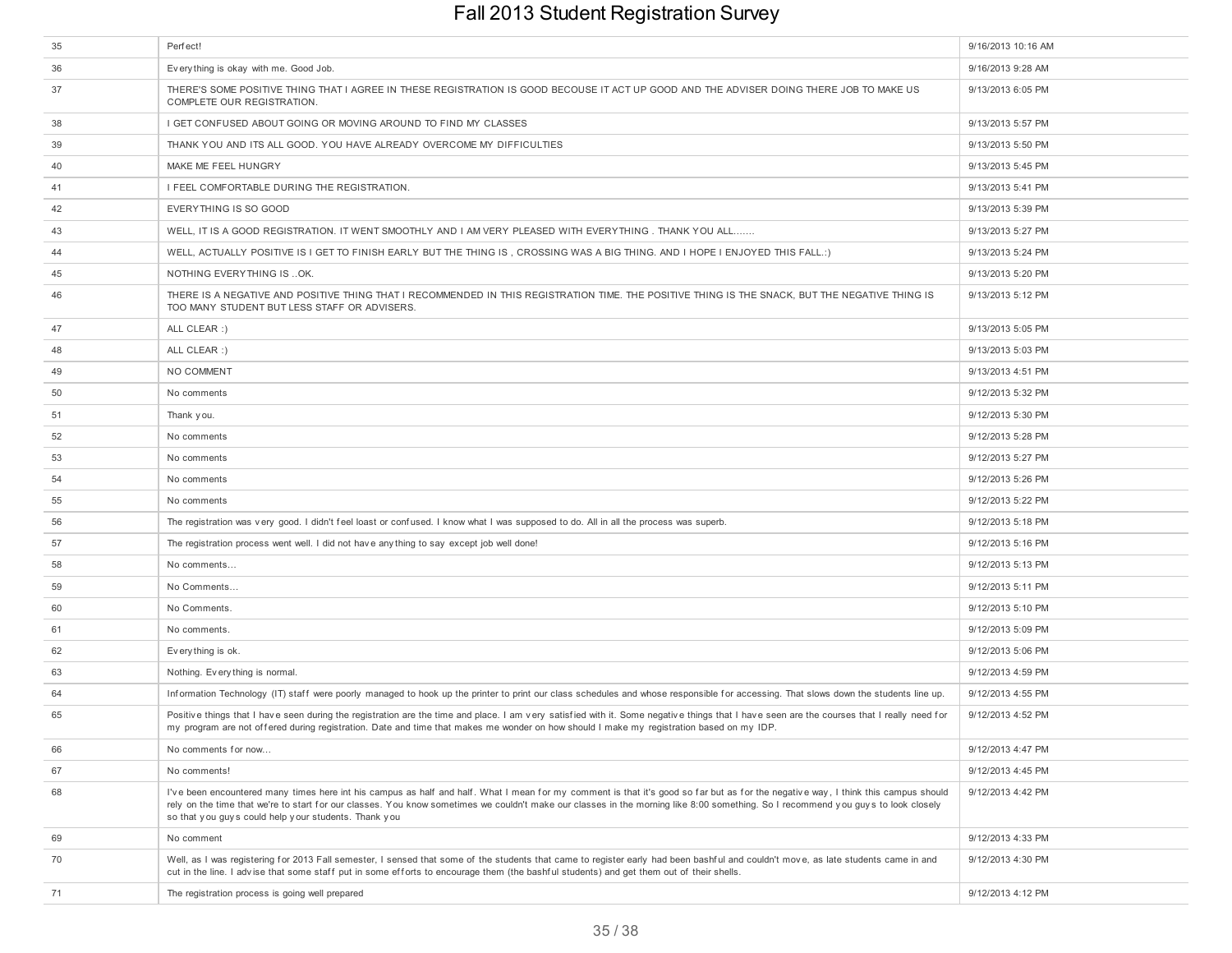| 72  | The registration process is going well prepared                                                                                                                                             | 9/12/2013 4:12 PM  |
|-----|---------------------------------------------------------------------------------------------------------------------------------------------------------------------------------------------|--------------------|
| 73  | We need more space for students                                                                                                                                                             | 9/12/2013 4:10 PM  |
| 74  | None                                                                                                                                                                                        | 9/12/2013 3:59 PM  |
| 75  | None                                                                                                                                                                                        | 9/12/2013 3:59 PM  |
| 76  | None                                                                                                                                                                                        | 9/12/2013 3:59 PM  |
| 77  | There are no such thing that makes me feel uncomfortable or worried for today's registration                                                                                                | 9/12/2013 3:57 PM  |
| 78  | There are no such thing that makes me feel uncomfortable or worried for today's registration                                                                                                | 9/12/2013 3:57 PM  |
| 79  | Yes! I am negatively incomplete specify. I think this time of registration is too late! I'm very dissatisfied of. I'm in a bad mood!!                                                       | 9/11/2013 10:12 PM |
| 80  | It all good.                                                                                                                                                                                | 9/11/2013 10:05 PM |
| 81  | Don't worry too much about all the check marks. It's just mean that there are not enough qualified personnel at COM, Chuuk. How do we solve this? Train Peer Guide for an entire<br>Summer. | 9/11/2013 9:51 PM  |
| 82  | I think this register this year 2013 is slower than before, but it is also good because those that are shy they now be the first. "The first become the last, the last become the first.    | 9/11/2013 9:35 PM  |
| 83  | Oh dear i am very thankful for the Peer Guides, because without them maybe i would not be able to know what to do without their guiding.                                                    | 9/11/2013 9:16 PM  |
| 84  | I check satisfy because i am new student.                                                                                                                                                   | 9/11/2013 9:02 PM  |
| 85  | Some Advisers did not show up.                                                                                                                                                              | 9/11/2013 9:00 PM  |
| 86  | Everything is perfect. Thank you.                                                                                                                                                           | 9/11/2013 8:52 PM  |
| 87  | No comment                                                                                                                                                                                  | 9/10/2013 1:52 PM  |
| 88  | No comment                                                                                                                                                                                  | 9/10/2013 1:16 PM  |
| 89  | Nothing                                                                                                                                                                                     | 9/10/2013 12:26 PM |
| 90  | None                                                                                                                                                                                        | 9/10/2013 12:16 PM |
| 91  | All is good                                                                                                                                                                                 | 9/10/2013 11:36 AM |
| 92  | I think it is both helpful and stress free kind of. It wasn't that hard.                                                                                                                    | 9/10/2013 11:31 AM |
| 93  | Every thing about the registration was all good.                                                                                                                                            | 9/10/2013 11:27 AM |
| 94  | There are no negative things about the registration. It went very well for me.                                                                                                              | 9/10/2013 11:26 AM |
| 95  | The registration process is amazing. The time and help provided was great.                                                                                                                  | 9/10/2013 11:22 AM |
| 96  | The overall lay out of the registration was far more better but the walking distance down to IT Office is where the dissatisfaction appears. Any ways, every thing is fine.                 | 9/10/2013 11:18 AM |
| 97  | I liked it. Its great, nothing bad about it.                                                                                                                                                | 9/10/2013 11:15 AM |
| 98  | This is one simple registration process, not tiring.                                                                                                                                        | 9/10/2013 11:14 AM |
| 99  | Got tired of walking around on campus                                                                                                                                                       | 9/10/2013 11:11 AM |
| 100 | It was great, plenty people helped out.                                                                                                                                                     | 9/10/2013 10:58 AM |
| 101 | Thank you for every thing                                                                                                                                                                   | 9/10/2013 10:49 AM |
| 102 | The way they send us back, and the sound of their voice, so mean.                                                                                                                           | 9/10/2013 10:43 AM |
| 103 | I think its okay except for the fact that i have to go back and forth                                                                                                                       | 9/9/2013 7:26 PM   |
| 104 | waiting in line                                                                                                                                                                             | 9/9/2013 7:22 PM   |
| 105 | really appreciate the way you register me                                                                                                                                                   | 9/9/2013 7:11 PM   |
| 106 | people should stop cutting line                                                                                                                                                             | 9/9/2013 7:07 PM   |
| 107 | positive-staff helping students filling forms                                                                                                                                               | 9/9/2013 6:40 PM   |
| 108 | I think it would be better if the staff tell the students where to go from the start to finish and it would really help                                                                     | 9/9/2013 6:28 PM   |
| 109 | I'm mostly satisfied with everything, I have no comment s or complain                                                                                                                       | 9/9/2013 4:34 PM   |
| 110 | The students needs to be arranged because there has been lot of mixed -up but so far so good                                                                                                | 9/9/2013 4:32 PM   |
| 111 | It went really well. I was so surprise that it's not that hard because of the help of you guys. thanks                                                                                      | 9/9/2013 4:25 PM   |
|     |                                                                                                                                                                                             |                    |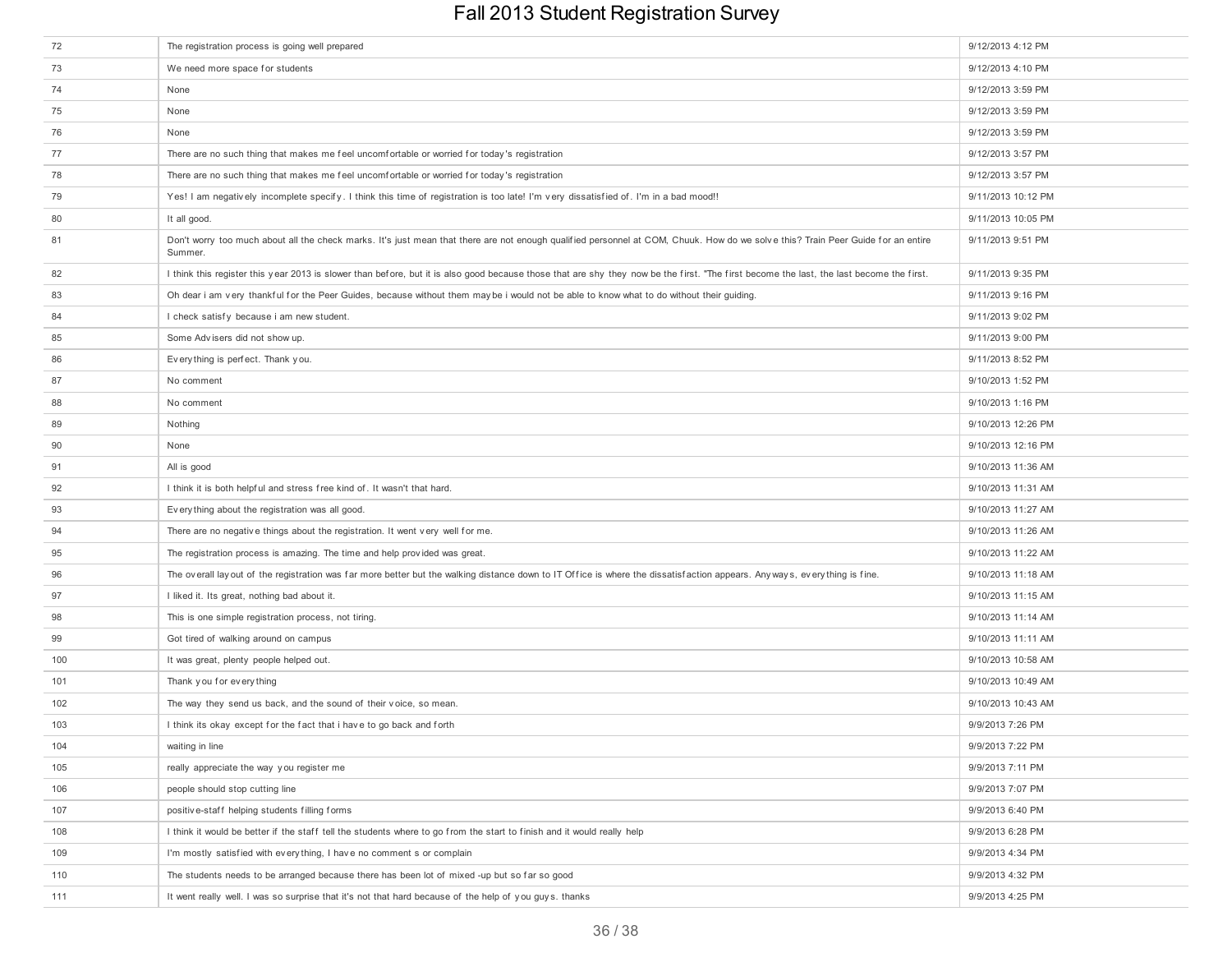| 112 | The positive things I observed about the registration process was that there were a lot of helpings from staff. therefore I am grateful. so that I wont get lost                                     | 9/9/2013 4:20 PM  |
|-----|------------------------------------------------------------------------------------------------------------------------------------------------------------------------------------------------------|-------------------|
| 113 | I am very satisfied with how the registration went                                                                                                                                                   | 9/9/2013 4:05 PM  |
| 114 | very satisfied                                                                                                                                                                                       | 9/9/2013 4:03 PM  |
| 115 | Registration is long but manageable, staff is helpful, perhaps registration should be for more than 1 day                                                                                            | 9/9/2013 3:49 PM  |
| 116 | The negative things about it is its really slow and the positive things about it is that more experience, and learn how to register in college                                                       | 9/9/2013 2:28 PM  |
| 117 | the registration was good and the staffs were helpful too.                                                                                                                                           | 9/9/2013 1:17 PM  |
| 118 | I find every thing good and clear. The Staff and peer advisers were very understanding.                                                                                                              | 9/9/2013 12:08 PM |
| 119 | I think that this registration was very well organized that I was able finish my registration early. I suggest that you have to do the same for the next school year.                                | 9/9/2013 12:06 PM |
| 120 | The location, people, and the process itself is very satisfying. Staff are helpful. Please make sure that the advisers assigned to students are present at the time of registration.                 | 9/9/2013 12:03 PM |
| 121 | The negative thing is that I'm so tired of walking around, back and forth, but the positive thing is that I learn many places and also many people too.                                              | 9/9/2013 12:00 PM |
| 122 | There's no negative things I encountered in this registration process. This registration is the best.                                                                                                | 9/9/2013 11:56 AM |
| 123 | I didn't see any negative. This registration process is the best. it was well organized.                                                                                                             | 9/9/2013 11:53 AM |
| 124 | Good                                                                                                                                                                                                 | 9/9/2013 11:52 AM |
| 125 | The registration process took time and was sort of complicated but still went well. It was a good experience.                                                                                        | 9/9/2013 11:47 AM |
| 126 | I don't think there's any thing wrong with it, it's just that I am happy to finish early                                                                                                             | 9/9/2013 11:34 AM |
| 127 | Not satisfied with class schedule                                                                                                                                                                    | 9/9/2013 11:32 AM |
| 128 | The registration process went pretty well.                                                                                                                                                           | 9/9/2013 11:27 AM |
| 129 | Well, everything is good but I don't like my class schedule but it's okay I will try all my best, because one of my class will be in the Pohnpei campus. I'm new here that's why I don't<br>like it. | 9/9/2013 11:15 AM |
| 130 | Every thing is good and it is well organized.                                                                                                                                                        | 9/9/2013 11:12 AM |
| 131 | The registration process was well organized and I have no negative things to say about it.                                                                                                           | 9/9/2013 11:06 AM |
| 132 | it is the most beautiful registration day ever                                                                                                                                                       | 9/6/2013 2:36 PM  |
| 133 | very good                                                                                                                                                                                            | 9/6/2013 2:34 PM  |
| 134 | COM needs more work planning                                                                                                                                                                         | 9/6/2013 1:47 PM  |
| 135 | registration process is very slow. need to work on that                                                                                                                                              | 9/2/2013 7:37 PM  |
| 136 | need more practice on handling registrations                                                                                                                                                         | 9/2/2013 7:28 PM  |
| 137 | satisfy with every thing                                                                                                                                                                             | 9/2/2013 6:52 PM  |
| 138 | I find this registration process to be very helpful in meeting my needs                                                                                                                              | 9/2/2013 5:57 PM  |
| 139 | Arrangement is not that good but every thingwent good                                                                                                                                                | 9/2/2013 5:50 PM  |
| 140 | Clear                                                                                                                                                                                                | 8/29/2013 5:01 PM |
| 141 | Thank You                                                                                                                                                                                            | 8/29/2013 5:00 PM |
| 142 | there is no negative thing in the registration process.                                                                                                                                              | 8/29/2013 4:42 PM |
| 143 | keep up the good work                                                                                                                                                                                | 8/29/2013 4:38 PM |
| 144 | nothing.                                                                                                                                                                                             | 8/29/2013 4:36 PM |
| 145 | great!                                                                                                                                                                                               | 8/29/2013 4:02 PM |
| 146 | it has all good.                                                                                                                                                                                     | 8/29/2013 3:43 PM |
| 147 | i think it is very good for us.                                                                                                                                                                      | 8/29/2013 3:35 PM |
| 148 | Great.                                                                                                                                                                                               | 8/29/2013 3:26 PM |
| 149 | arrangement is not that good, but every thing went good                                                                                                                                              | 8/28/2013 7:10 PM |
| 150 | need better printer                                                                                                                                                                                  | 8/28/2013 7:09 PM |
| 151 | It should be prepared the day ahead of the registration day                                                                                                                                          | 8/28/2013 6:54 PM |
|     |                                                                                                                                                                                                      |                   |